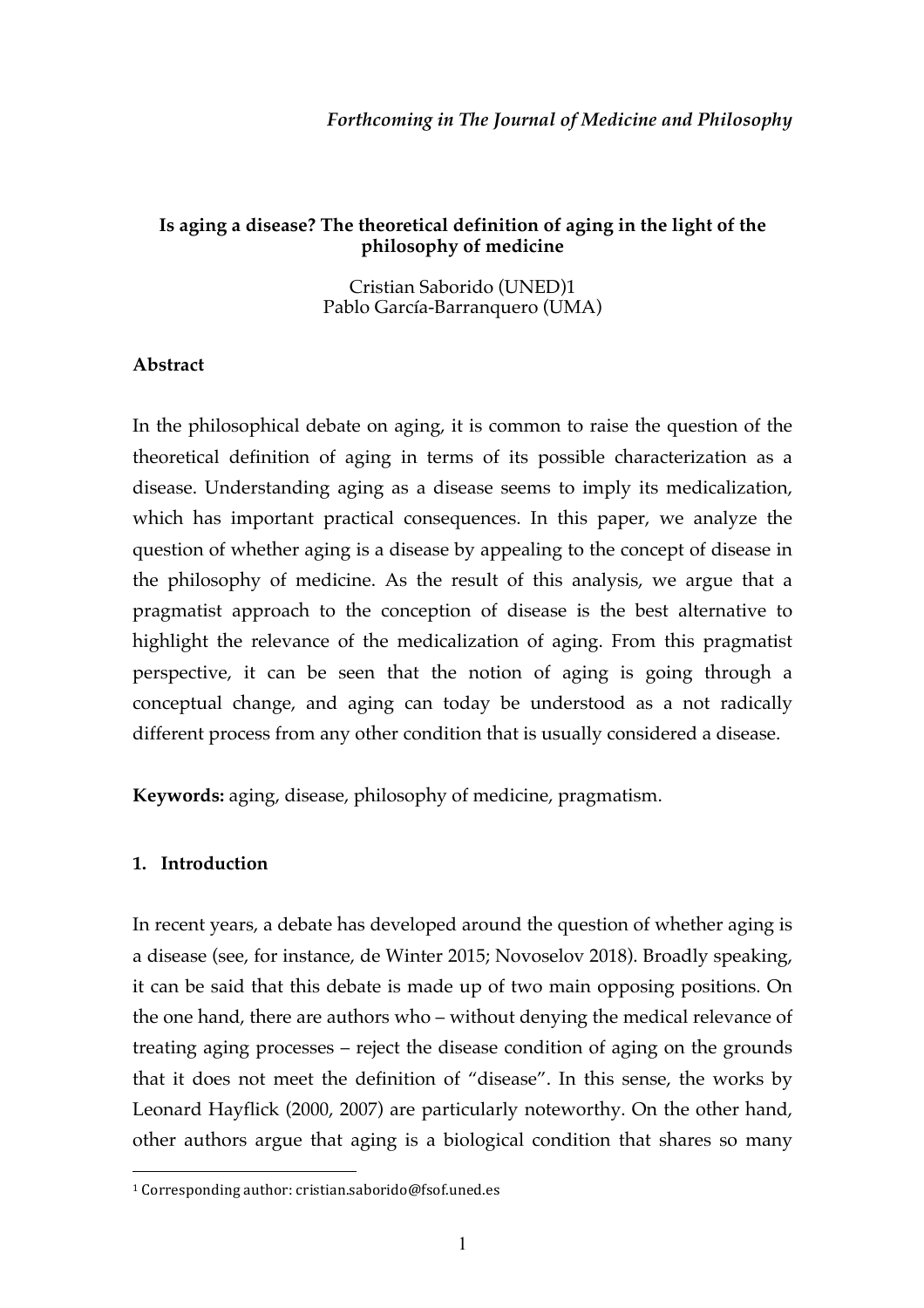characteristics with diseases that are normally treated medically that there is no reason why it should not be seen as such. In addition, they argue that we have good reasons to advocate including the relief of conditions related to aging as a legitimate goal of medicine. In this vein, theorists like Arthur L. Caplan (2005, 2017) have argued that aging should be understood as a disease in order to facilitate public policies that aim to treat the pathological processes of old age.

In this paper, we attempt to shed light on the theoretical definition of aging by looking at the debate on the concept of disease found in the philosophy of medicine. As a result, we introduce a concrete approach – the *pragmatist approach to aging* – to account for the theoretical relationship between the notions of disease and aging as they are addressed in the philosophy of aging. To that end, the structure of this work is as follows: first, in section 2, we analyze the discussion between the two major positions in this debate, and introduce the influential accounts of authors such as Daniel Callahan and Eva Topinkova, Arthur Caplan, Leonard Hayflick, Timothy Murphy, and Thomas Schramme. We will show that in this discussion it is often assumed that the definition of disease is univocal and is best understood as a "non-natural state". We argue that this conception of disease is not beyond criticism and that it is, in fact, untenable. We claim that to decide if aging is a disease it is necessary to go to the philosophy of medicine. The motivation of this is straightforward: in order to decide if aging should be defined as a disease, we need to clarify first what a disease is and what criteria are used to characterize something as such. In section 3, we will show that the disagreement between those who argue that aging is a disease and those who claim that it is not is ultimately based on different notions of disease. In addition, we will also turn to the debate on disease in the philosophy of medicine to analyze the proposals of Callahan and Topinkova, and Murphy. These authors advocate avoiding the question of whether or not aging is a disease for pragmatic reasons. The important thing would not be to define aging as a disease but to medically treat it as such. In this paper, we maintain that these proposals have the merit of putting the focus on the practical aspects of the use of concepts in medicine, but that they are unsatisfactory as they continue to implicitly retain the belief in an unsupported, objectivist notion of disease. We propose to reformulate this proposal of pragmatic motivation to frame it in an approach to the concept of disease,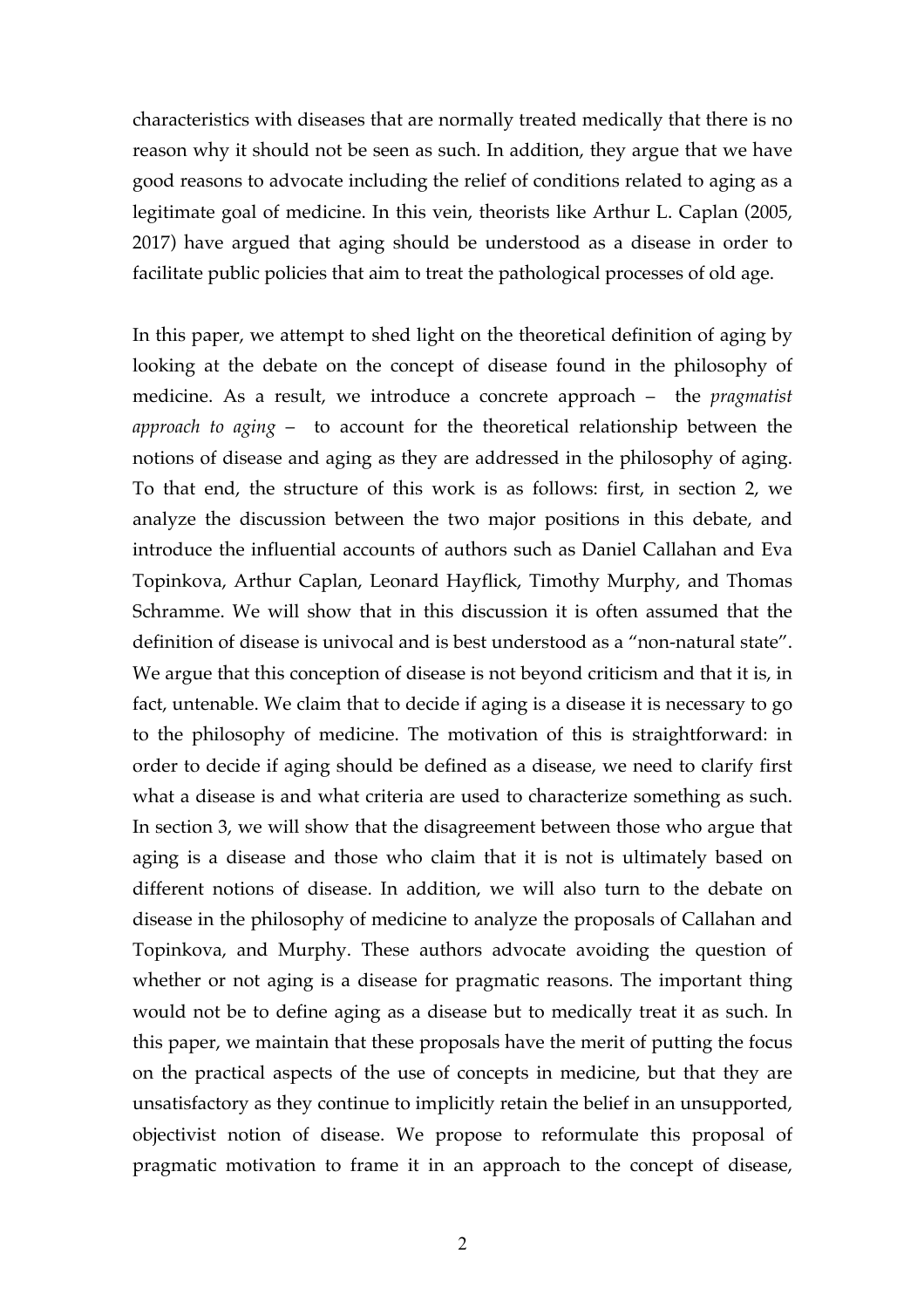which we call "pragmatist", that has been advocated by philosophers of medicine such as Rachel Cooper or Bjørn Hofmann. We argue that, from this perspective, aging can be seen as not radically different from any other condition that is usually considered a disease. We claim that this pragmatist approach addresses the issue of medical categorization of aging in a more scientifically and philosophically fruitful way.

# **2. What is aging?**

 $\overline{a}$ 

# **2.1. Aging as a natural state**

Several authors argue that aging cannot be defined as a disease (Glannon 2002; Hayflick 2007; Olshansky et al. 2002; Schramme 2013). The rationale is that aging is a natural process, an unavoidable feature of our nature. The notion of disease, they argue, alludes to an unnatural state (in the sense that diseases depart from the biological norm). Aging cannot be a disease because it is not a failure in the functioning of organisms, but a defining property of their organic design.

There are two main justifications for defending the "naturalness" of aging. Firstly, it has been argued that aging is a product of evolutionary history. Many past and present-day biologist, as well as health scientists, medical researchers, and philosophers have adopted evolutionary approaches to aging. Peter Medawar (1952) proposed that the force of natural selection decreases once an organism reaches an age at which it has been able to reproduce. Medawar's *mutation accumulation theory of aging* claims that aging is a process resulting from random mutations, and that the benefit or disadvantage of a long life span is not of great importance in evolutionary terms. Mutations involving changes in biological traits of old organisms do not significantly impact on fitness. In fact, the older an organism is, the less evolutionary significance these mutations have and, consequently, the less influence natural selection plays. Aging is a result of mutations that is not evolutionarily relevant and therefore has not

<sup>2</sup> It is worth noting that here "aging" is not simply understood as the accumulation of life time, but as the set of degenerative processes –many people perceive it as negative– which normally accompanies time passing in organisms. In this sense, the term "aging", as used in this paper, would be synonymous with "senescence". Since it is the most widely used in specialized literature, we will exclusively use "aging" in this paper.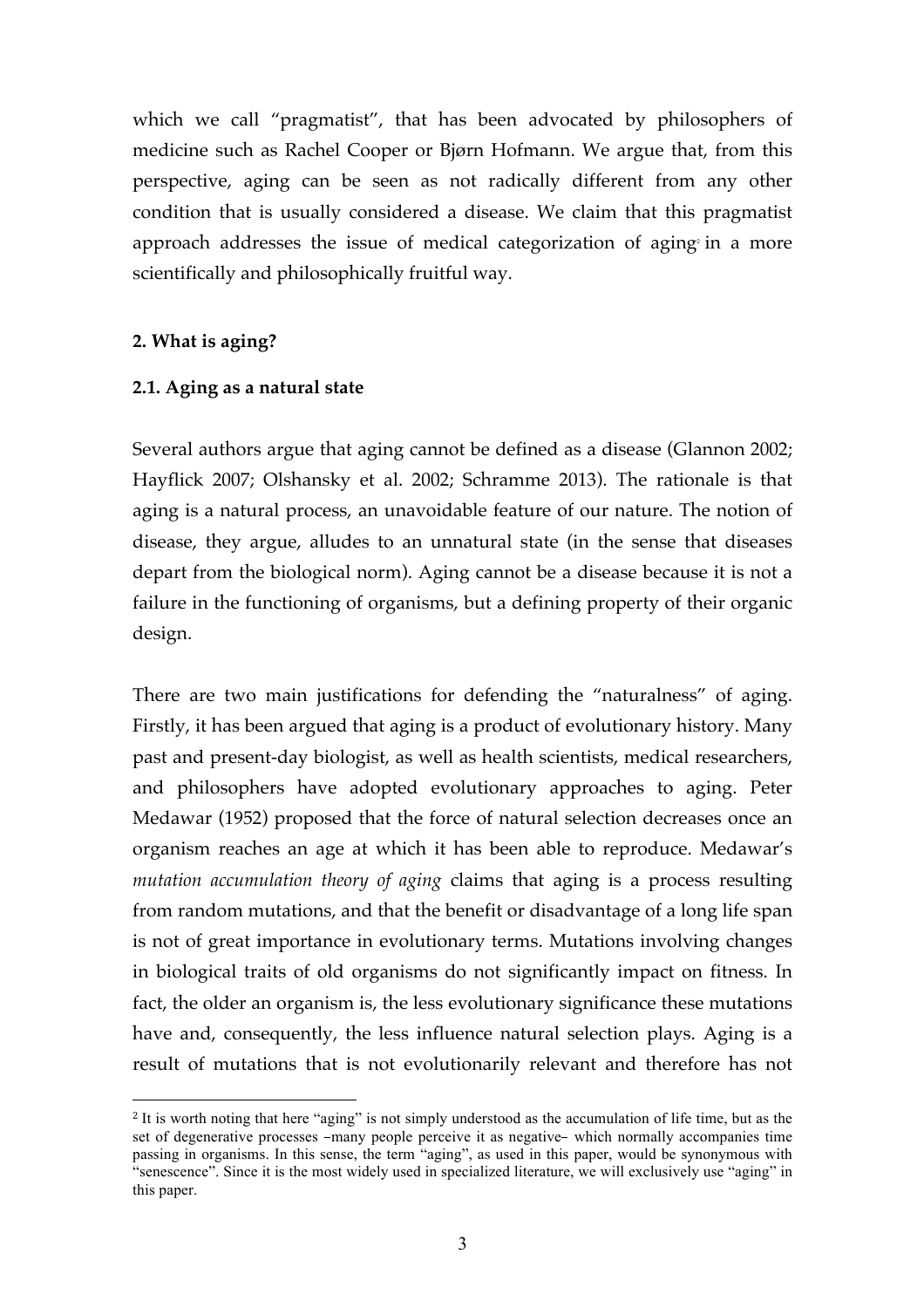been removed through the action of natural selection. George C. Williams (1957) proposed the *antagonistic pleiotropy hypothesis*, which claims that a single gene can produce two phenotypic traits, with one being beneficial to the organism and one detrimental. Thus, a trait can be evolutionarily selected for the beneficial effects that it can have on the early life of an organism, even though it may have negative effects on the organism at an old age. That is the key to understanding aging: an organism ages as a result of the combined effect of a number of pleiotropic genes that have beneficial effects in young age but negative side effects when older age is reached. Biological traits are selected for their impact on the reproductive capacity of organisms, which tends to reach its zenith in their youth. If a trait has an impact on increasing the reproductive fitness of an organism, despite having long-term negative effects, then it will probably be evolutionarily selected (e.g. follicular depletion in human females causes more regular menstrual cycles during maturity and a loss of fertility after the reproductive stage). Thomas Kirkwood and Robin Holliday (1979) presented the *disposable soma theory* according to which organisms have to distribute their limited amount of energy between the activities and processes destined to their reproduction, and those dedicated to the maintenance of the non-reproductive functions (that is, the sustenance of their "soma"). Aging is the natural degradation that an organism, or soma, could repair only at the expense of reproductive efforts, which, from an evolutionary perspective – that is, a perspective that gives primacy to plant breeding – would not be efficient (Goldsmith 2006, Ch. 4). In conclusion, according to all these evolutionary interpretations of aging (the mutation accumulation theory, the antagonistic pleiotropy hypothesis, and the disposable soma theory), the signs of aging are the inevitable result of our evolutionary history. Aging would not be an error in our design, but its natural outcome.

Secondly, regardless of whether or not it is a product of biological evolution, there are many have argued that aging is natural because it is a progressive, irreversible, and universal phenomenon (Glannon 2002; Hayflick 2007; Olshansky et al. 2002). Accordingly, aging is an inevitable and essential hallmark of living beings. If this is so, aging is radically different from the conditions that we usually interpret as diseases since it does not involve any "abnormality" or "dysfunction", but is instead only the normal way of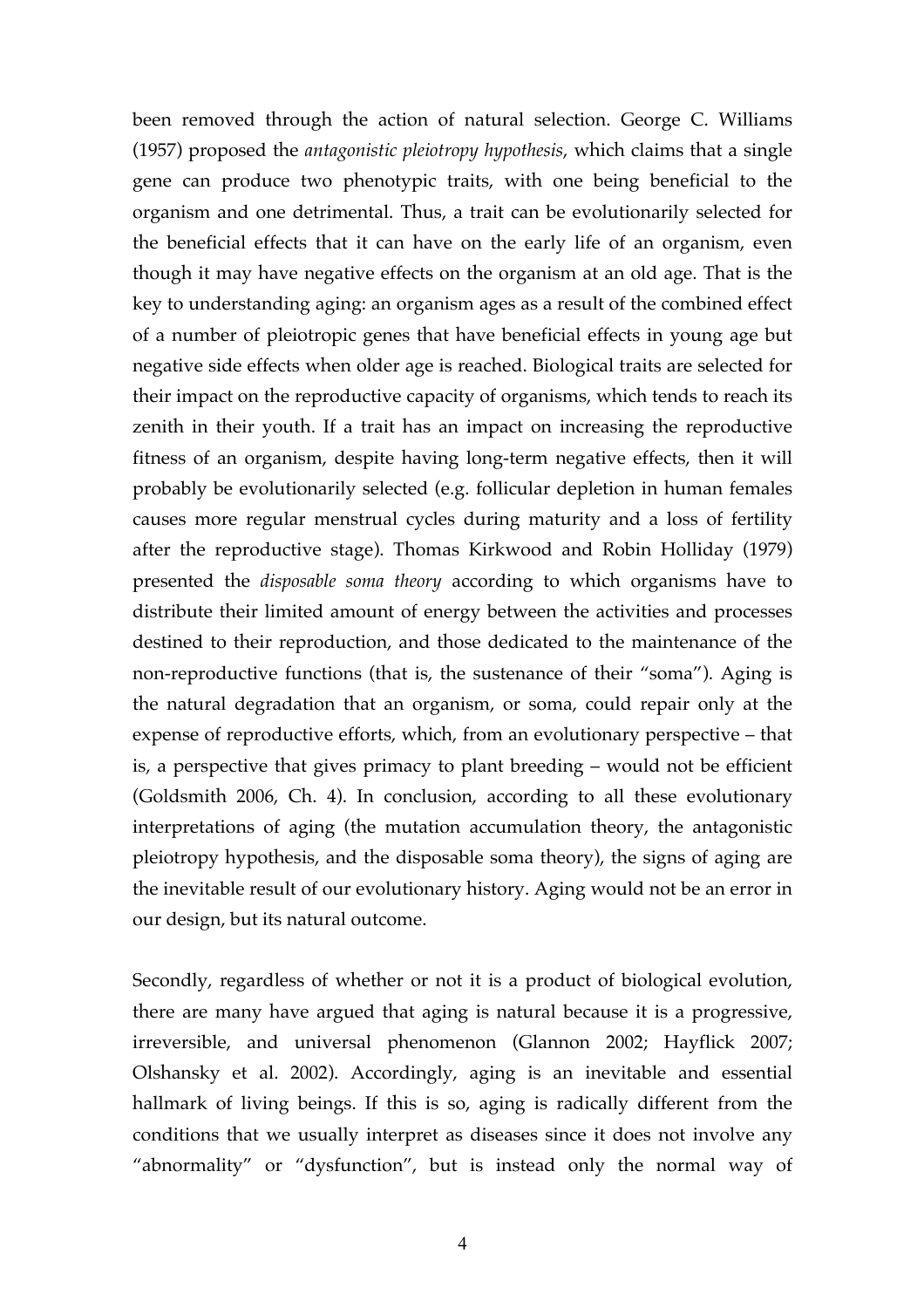functioning in biology from a certain age onwards. Aging is simply an inescapable fact for all organisms that live long enough. Along this line, Hayflick considers that there are six characteristics which justify that aging is a natural process. In his words, age changes:

(1) Occur in every multicellular animal that reaches a fixed size at reproductive maturity.

(2) Cross virtually all species barriers.

(3) Occur in all members of a species only after the age of reproductive maturation.

(4) Occur in all animals removed from the wild and protected by humans even when that species probably has not experienced aging for thousands or even millions of years.

(5) Occur in virtually all animate and inanimate matter.

(6) Have the same universal molecular etiology, that is, thermodynamic instability (Hayflick 2007, 8-9).

In sum, medicine should only address the "unnatural" processes of organisms, and aging is natural, either because it is an evolutionary outcome or because it is universal and inevitable. This position seems to be based on an intuitive idea of a kind of "natural normativity" according to which organisms present an optimal or "healthy" design which is precisely what determines the standard of health. "Natural" would be equivalent to "healthy". 4

<sup>&</sup>lt;sup>3</sup> Of course, the age at which senescence begins is not universal. Here, we consider a vague idea of "a certain age onwards" at which the dysfunction associated with aging could be considered "normal". The age at which senescence begins is different in each species and, within humans, it does not only depend on strictly biological factors, but it is also strongly dependent on social and cultural determinants. People do not start getting old at the same age in Japan as they do in Sierra Leone. For the purposes of this paper, it suffices to point out that aging, despite these differences, is considered by many to be the normal way of functioning from one age onwards, although this age may be different for different groups of people. We thank an anonymous reviewer of *The Journal of Medicine and Philosophy* for pointing this out to us.<br><sup>4</sup> This belief that aging is an essential characteristic of our nature has led some authors to believe that

including life extension as a goal in the medical agenda would have pernicious effects on our lives (Fukuyama 2002; Kass 2001). Seeking to live longer might involve wasting resources for therapies that are not really imperative, or it could exacerbate unfair inequalities between individuals. In addition, there are also spiritual and religious restraints about suppressing aging, such as the risk of losing the precious fleeting character that gives deep meaning to human life. By contrast, for other authors, an indefinitely long life would not result in a lack a deep meaning of human life. Rather, we would enjoy a substantially better life because we would transcend our biological limitations (see Kurzweil 2005).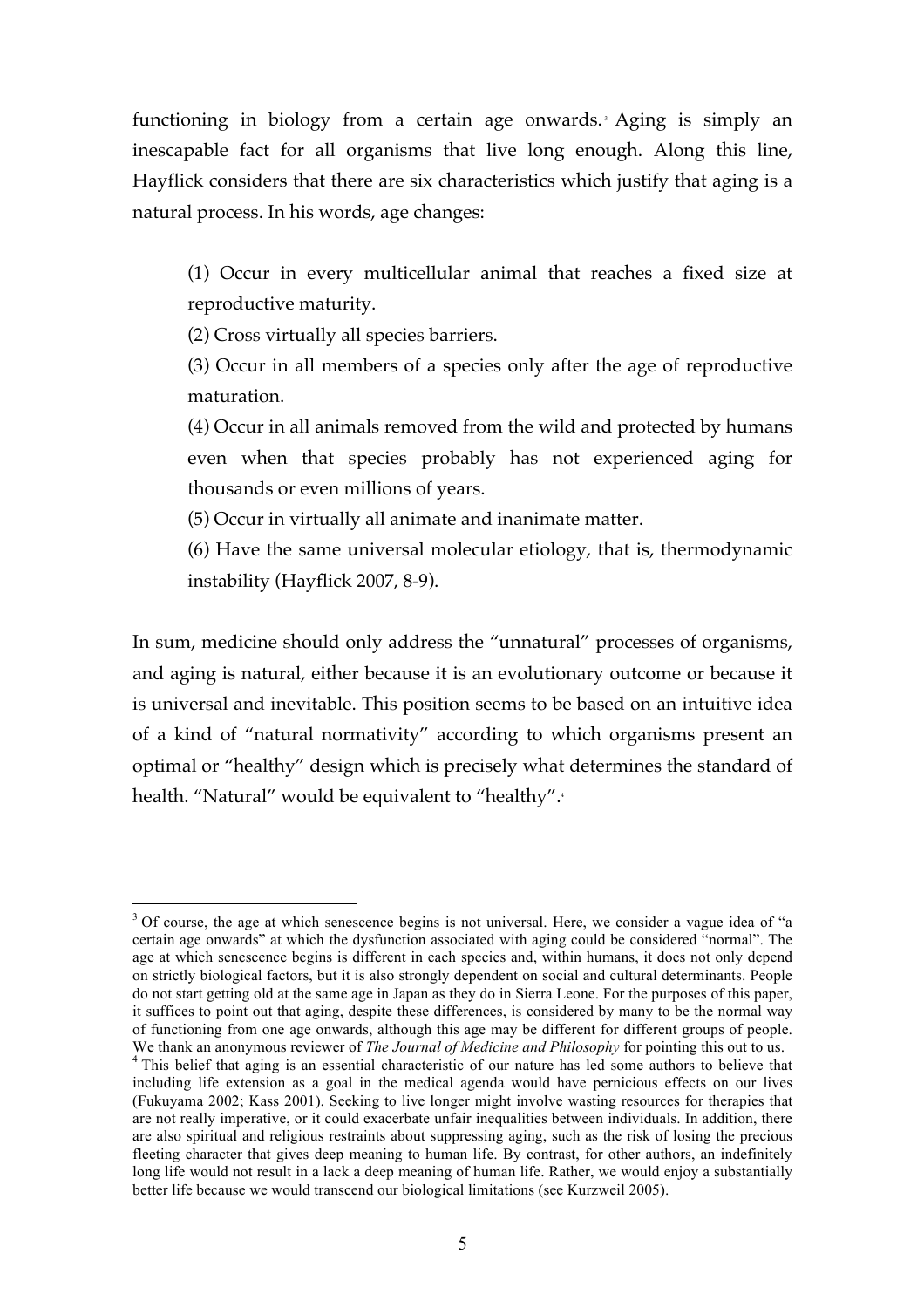This position has been widely criticized within the philosophy of medicine on the grounds that it shares the same flaw as the famous "naturalistic fallacy" in ethics (Goosens 1980). In fact, many of the authors who endorse the naturalness of aging are in favor of including it in the medical agenda. For example, Hayflick himself affirms that aging is a natural process but, at the same time, he thinks that it is possible to scientifically explain the aging process, and that this is very relevant to understand and treat the age-related diseases such as cancer, cardiovascular diseases, or strokes (2007). Aging *per se* would not be a disease, but it is a natural process underlying many diseases. The goal of gerontology is not to develop interventions to cure aging (which is impossible given its universal nature) but rather treatments that can slow down, stop, or reverse the deleterious effects of aging processes in humans in order to help people to have "an active longevity, free from disability and functional dependence" (Hayflick 2000, 269).

#### **2.2. Aging as a disease**

The definition of aging as something natural – and consequently as something that cannot be interpreted as a disease (since diseases are unnatural states) – is precisely the assumption that is challenged by those who argue that aging is a disease (notably, Caplan 2005, 2017; see also Gems 2014).

For Caplan, it is questionable whether aging is a natural process, since aging is not a product of evolution, but rather an "accident of evolution" or a byproduct of natural selection, in line with the antagonistic pleiotropy hypothesis (Caplan 2017, 238). Moreover, he asserts that naturalness is a poor indicator of whether some state is a disease. Caplan holds that the notion of naturalness in terms of universality and inevitability also fails to demonstrate that aging is not a disease. Even if it could be admitted that aging can be something natural in the sense that it is something that affects all living beings, this is not enough. Tooth decay is also universal, and infections are unavoidable, and yet both are still considered diseases. What is relevant for judging whether or not a state is a disease is not its "naturalness", understood either in terms of evolutionary functionality or universality. On the contrary, Caplan argues, aging is a disease because it is clearly dysfunctional for the organism.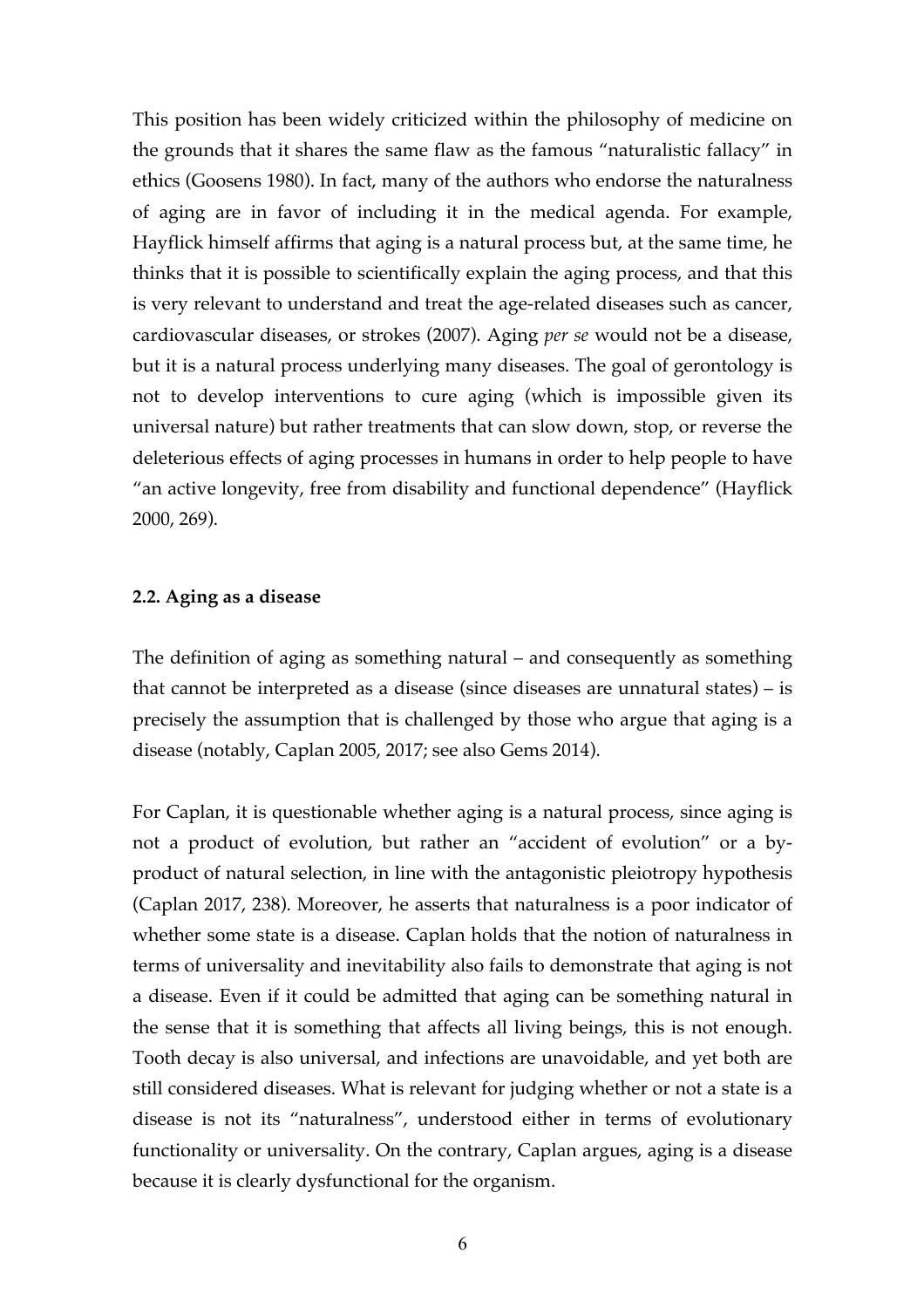Dysfunction, instead of naturalness, is a relevant criterion for determining whether something should be considered a disease. A disease is a dysfunctional biological state. Here, Caplan identifies the notions of "functional" and "teleological" with "evolutionarily selected". He argues that those who argue that aging is a natural process are basically assuming that aging has a "natural purpose", i.e. it is a functional biological trait. In this sense, a selected-effect approach to functionality seems to be assumed (Millikan 1989; Neander 1991; Saborido 2014). Insofar as the function of a trait is an evolutionarily selected effect, to say that aging is natural (i.e. functional) is equivalent to saying that aging is a process that has been evolutionarily selected because it represents an evolutionary advantage in terms of its contribution to fitness, which, for Caplan, is not true (Caplan 2017, 238). Caplan successfully argues that it would be an error to assume that the mere presence of a trait in an organism means that said trait is adaptive for that organism, In fact, Caplan claims that aging does not fulfill any biological function because it is not an adaptive trait of organisms, but a by-product of natural selection, which is focused on reproductive success at the expense of the long-term physical and mental capacities of individual organisms, in line with the evolutionary perspectives we have explained in section 2.1. Consequently, it is wrong to argue that aging is not a disease on the basis that it is an essential biological characteristic of our organic design because aging actually has no evolutionary function. For Caplan, aging should be treated as a condition analogous to other pathologies mainly because it entails the cognitive and physical decline of the key functional capacities of organisms.

Arguably, aging as such is not normally treated as a paradigmatic disease — a condition comparable to myopia or tuberculosis — by the medical profession. Even though medicine may have led to significant advances in alleviating the consequences of aging, there is not a popular or medical notion of aging as a disease. However, as with other biological conditions in the past, this consideration is subject to change if good reasons are given. As medical knowledge has evolved, medical classifications have been transformed. For Caplan, there does not seem to be any reason not to include aging as another disease in medical classifications. In fact, as the transhumanists argue, it does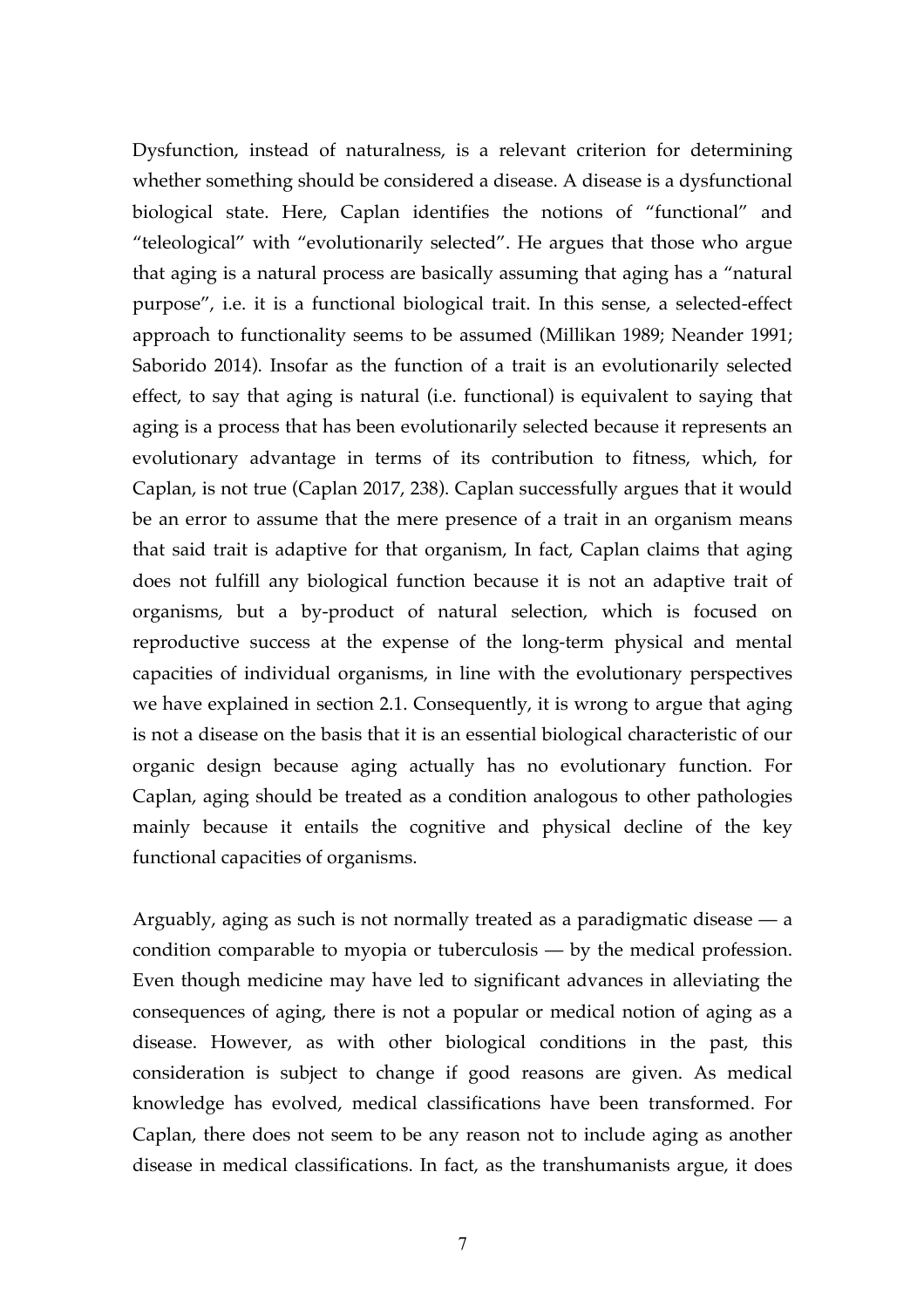not seem foolish to think that medical and technological advances could completely delay or even reverse aging in a not-too-distant future (Bostrom 2005). In that case, aging would clearly be a disease in a very similar sense to that of other complex multifactorial pathological conditions, such as various cancer types.

Thus, Caplan claims that not only are there no sound theoretical arguments for denying the concept of aging as a disease, but there are also good practical reasons for dealing with it *as such*. It is obvious that aging is commonly related to age-related conditions, such as cognitive impairment or bone fragility, which increase in prevalence as people age. Classifying aging as a disease would help us to address age-related diseases by addressing them at their source. Instead of fixing the damage caused by a flood, the water leak could be sealed off, thus preventing the flood from occurring. If we were able to intervene in aging, humans would suffer fewer age-related symptoms that are usually considered to be pathological.

In conclusion, Caplan agrees with authors like Hayflick in their negative view on the repercussions of aging and in his wish for these processes to be addressed by medicine. However, they disagree on whether aging should be called a disease. Caplan bases his argument on a criticism of the reasons offered to claim that aging is not a disease, mainly the argument of naturalness, and asserts that the best way to deal with the negative impact of aging is to consider it a disease. However, medicine addresses many conditions that are not considered to be diseases. Cosmetic surgery is a prime example. If something is sufficiently undesirable and is legally open to medical intervention, it is likely that medical skill and knowledge will be used to address the undesired state, regardless of its status as a disease. What do we gain by categorizing aging as a disease? What does it mean to define aging as a disease that was not already in Hayflick's notion of a "medically treatable" condition?

In this paper we will argue that in order to answer these questions we need to examine the very definition of the concept of disease. It may be true that advocates of aging as a natural process do not have good reasons to deny the conception of aging as a disease, but Caplan lacks a well-developed definition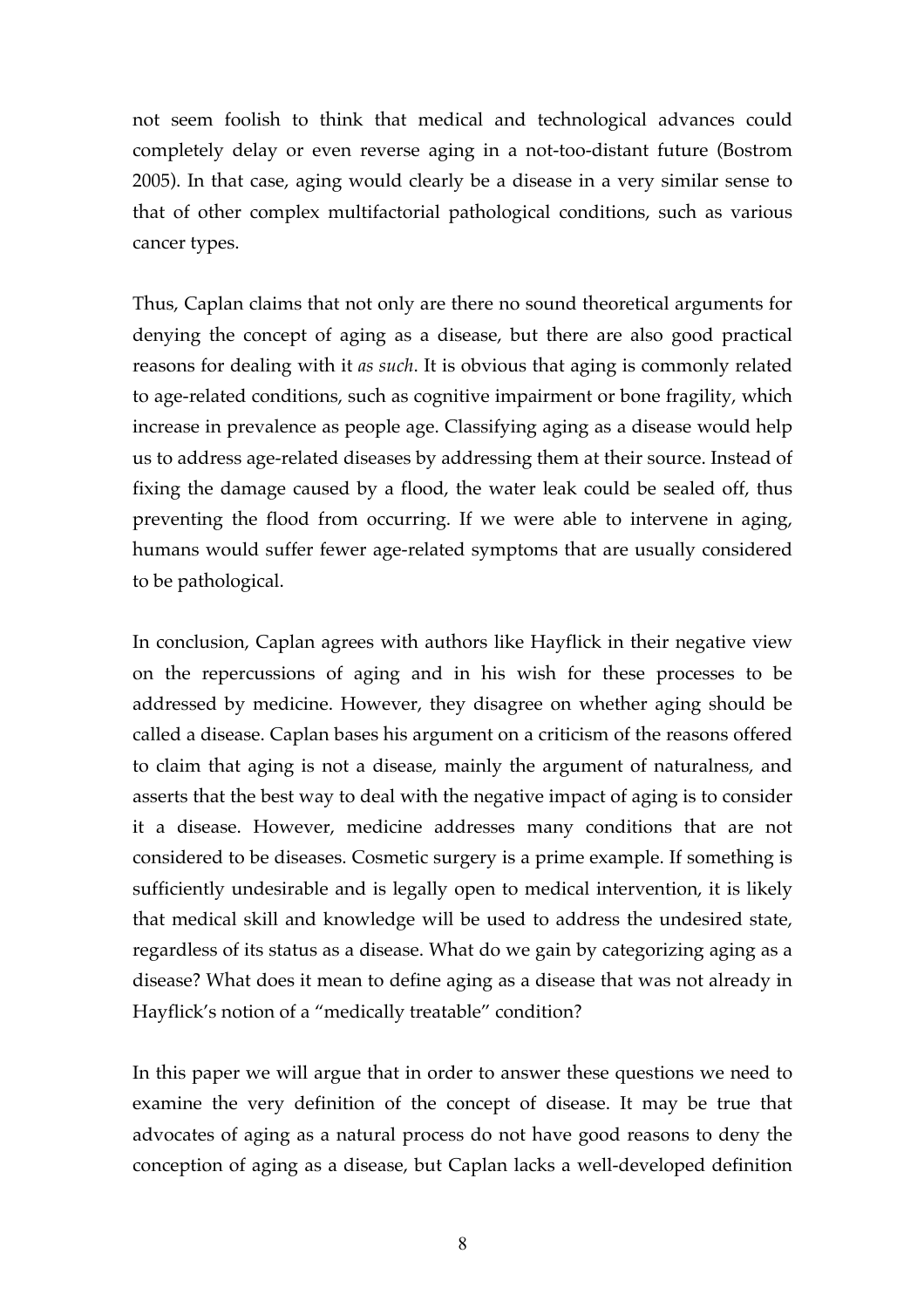of disease itself. <sup>5</sup> In section 4, we will introduce an approach to the notion of disease that philosophically justifies why some experts, such as Caplan, actually have good reasons for categorizing aging as a disease. However, before explaining this approach, there is one fundamental question that must be answered: is there a net benefit to medically addressing aging?

# **2.3. Aging from a pragmatic view**

 $\overline{a}$ 

Callahan and Topinkova (1998) review the debate on the definition of aging as a disease and, in addition to pointing out the two general positions, they introduce a third approach, which they also considered to be the most promising. According to Callahan and Topinkova, the best strategy is *to treat aging as a disease*. They claim that biomedicine must include aging within the biological conditions that we can and should medically fight; i.e. aging should be interpreted as a disease for pragmatic reasons. Thus, Callahan and Topinkova propose to avoid the question of the ontological categorization of aging and to look instead at the benefits of viewing aging as a medically treatable condition.

Callahan and Topinkova argue that the best way to understand the relationship between the concepts of disease and aging is to take a pragmatic view. It does not matter if aging is a disease or not, what matters is what you gain or lose by thinking about it as such. In many aspects, they argue, the biological consequences of aging are similar to the symptoms of diseases, such as various cancer types. <sup>6</sup> Viewing aging *as a disease* aids in the task of looking for its causes, controlling the underlying processes once discovered, and reducing or reversing the damage that is currently inevitable and irremediable for humans. Consequently, these authors assume that aging could have a medical treatment analogous to that of any disease, but they do not believe that aging can be defined as a disease. To overcome this tension, they propose to take an

<sup>5</sup> There are few authors in the philosophy of aging who do explicitly endorse a specific definition of disease. One of them is Thomas Schramme (2013), who argues that aging is not a disease because it does not fit the predominant definition of disease, i.e. the biostatistical proposal by Christopher Boorse.<br><sup>6</sup> Actually, Callahan and Topinkova explicitly say that they assume that aging is not really a disease. In

this sense, Callahan and Topinkova present an ontological position that interprets diseases as natural states and a pragmatic approach according to which these natural states should be treated as if they were diseases, even if they are not (Callahan and Topinkova 1998, 93-94).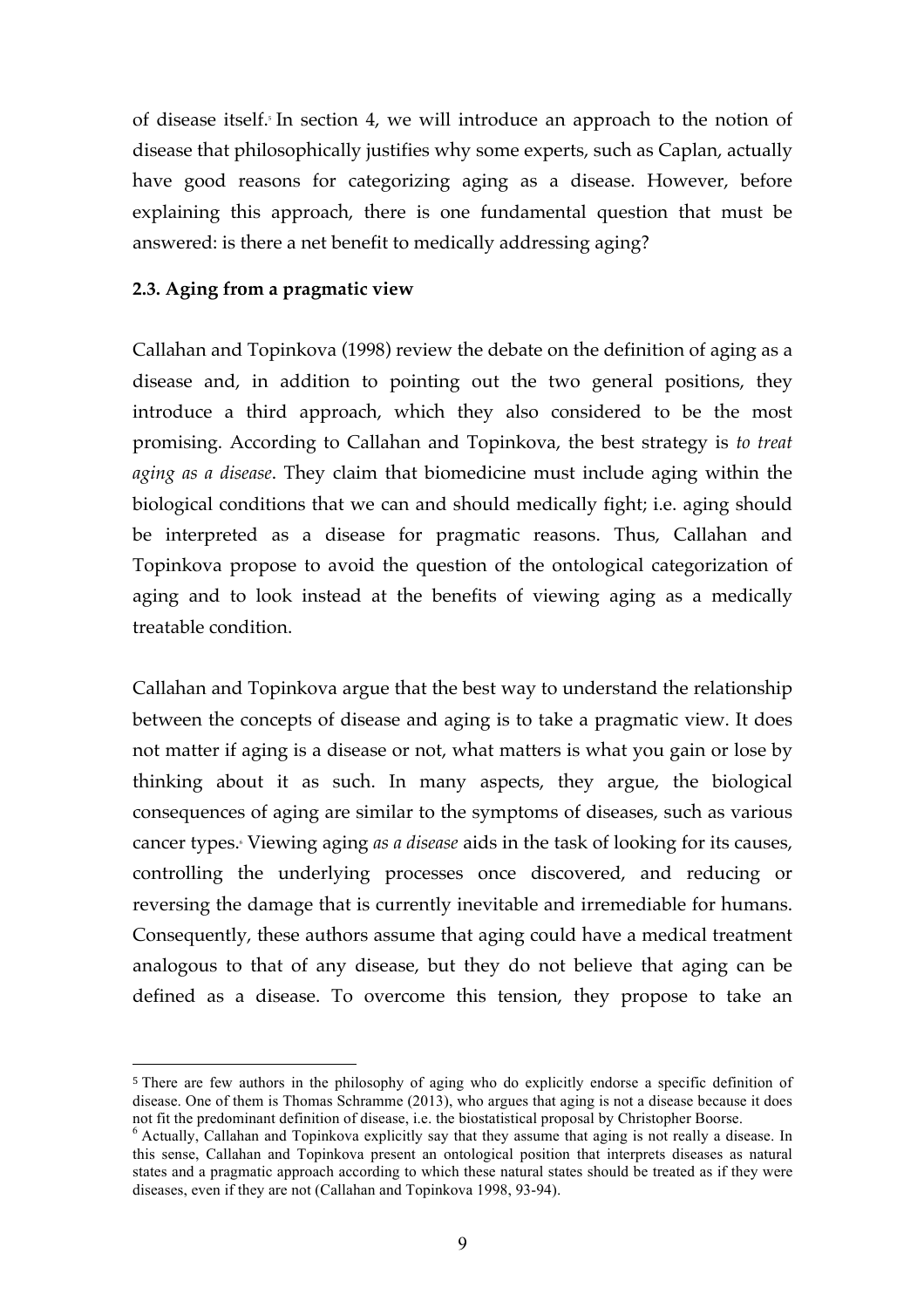"agnostic" stance, which argues that it is best to consider aging *as if* it were a disease, no matter whether or not it is one.

Callahan and Topinkova believe that this pragmatic approach fits well with the way in which researchers understand the notion of aging in practice. Gerontologists, these authors argue, focus on how to address and manipulate the aspects of the aging process that we consider undesirable. Callahan and Topinkova shift the focus from the question *"What is aging?"* to *"What is the most useful approach to understanding aging?".* This shift is supposed to have beneficial repercussions in addressing what the medical and social consideration of aging should be.

A similar position is that defended by Murphy (1986), who advocates moving from the question *"Is aging a disease?"* to "*Is aging objectionable such that its prevention and cure ought to be sought?"*. Murphy claims that this would highlight the moral issues behind the problem of the definition of aging. The real challenge, this author argues, is not theoretical, but ethical, and it is in this sphere that the philosophical reflection on aging must be placed.

In fact, several authors have pointed out that there are compelling ethical and political reasons to focus on the benefits and risks of treating aging as a disease. It does not matter what aging *really* is (whether or not it is a disease) but rather, what theoretical characterization has better implications for our health and welfare. Considering that research on aging as a part of the agenda of health programs would help to emphasize its implications for public health. Bulterijs and collaborators put it this way when referring to the specific case of the US healthcare system:

Our current healthcare system doesn't recognize the aging process as the underlying cause for the chronic diseases affecting the elderly. As such, the system is setup to be reactionary and therefore about 32% of total Medicare spending in the United States goes to the last 2 years of life of patients with chronic illnesses, without any significant improvement to their quality of life. Our current healthcare system is untenable both from a financial and health and well-being prospective. Even minimal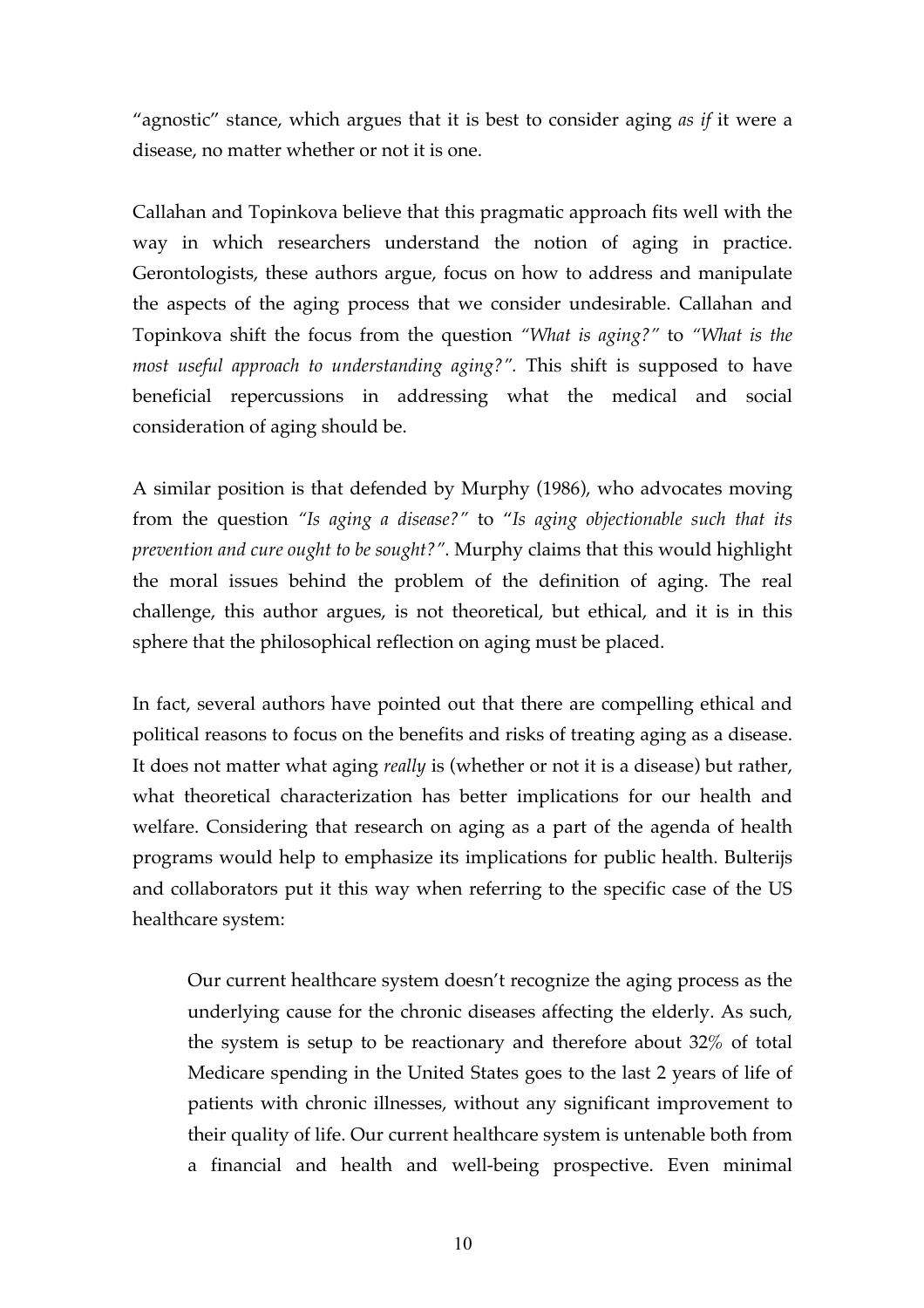attenuation of the aging process by accelerating research on aging, and development of geroprotective drugs and regenerative medicines, can greatly improve the health and well-being of older individuals, and rescue our failing healthcare system (Bulterijs et al. 2015, 208).

An obvious response to this pragmatic approach might be that it is not necessary to consider aging as a disease for it to be medically treated. Medicine addresses many conditions that are not considered diseases (from risk factors to cosmetic surgery). However, the motivation for viewing aging as a disease is clear: this would put aging directly on the medical agenda. *Not everything that medicine treats is a disease, but all diseases are treated by medicine.* This is something that advocates of the pragmatic approach consider imperative. The severity of the consequences of aging (not only for individuals but also in terms of public health) has led authors such as Aubrey de Grey (2003) to assert that just as there was a "war on cancer" there will most likely be a "crusade against aging" in the next decade.

However, the fact that the social and personal impact of aging is a central (perhaps the most important) issue does not mean that the question of how we theoretically understand aging can be completely ignored. In fact, normative issues are deeply determined by their theoretical characterization. As Caplan says: "the debate over what aging is comes prior to a decision to what anyone ought to try and do about it. If we can agree it is disease, then certain barriers to interfering with it, neglecting it, or accepting it fall away" (Caplan 2017, 236).

We can therefore conclude that we are faced with two well-established presumptions in the debate on the definition of aging. The first is that aging is a condition that is correlated with cognitive and physical decline that leads to deterioration in the quality of life of individuals (which also has significant implications for public health). The second is that deciding if aging is a disease is important because considering it to be a disease would decisively make research regarding, treatment of, and prevention of aging legitimate goals of medicine. To alleviate its negative consequences, medicine must treat aging in a similar way to how it treats other conditions usually categorized as diseases. In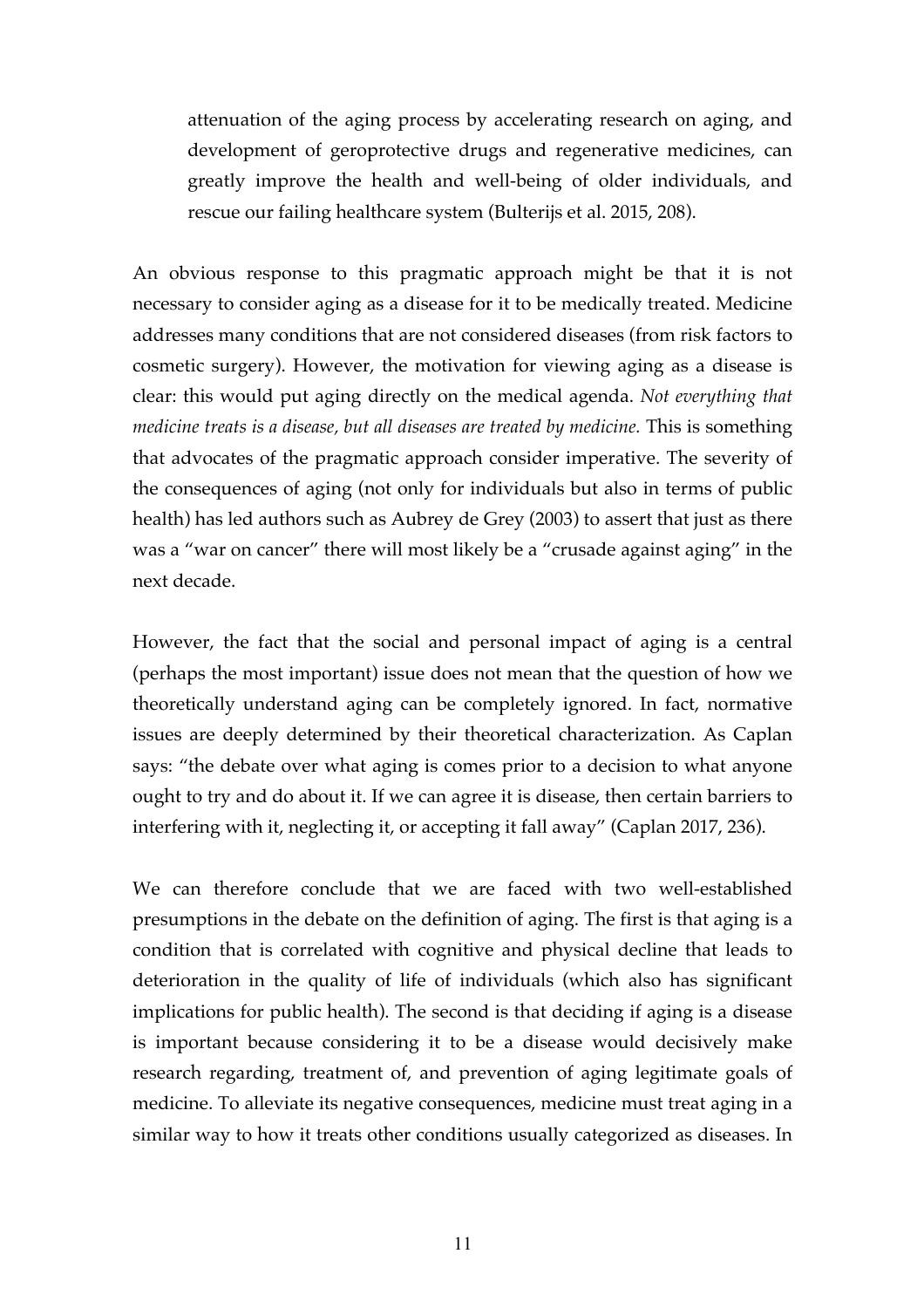other words, for practical and moral reasons, aging must be included in the medical agenda as a disease.

On the basis of these presumptions, we find two possible alternatives: either aging is directly considered a disease, which means that it should necessarily be medically treated (Caplan), or aging is something different from a disease but it should be seen *as if* it were a disease (Murphy, Callahan and Topinkova). The second alternative – epitomized in Callahan and Topinkova's pragmatic view – is presented as a very promising way of avoiding an apparently irrelevant metaphysical disquisition by shifting the discussion to practical concerns.

However, even though this position is presented as neutral with respect to the characterization of aging as a disease, its rationale ultimately lies in the implicit assumption of a definition of disease that does not apply to aging. Callahan and Topinkova argue that there are compelling reasons to believe that seeing aging as a disease is a positive thing, but we have to be satisfied with making the pragmatic movement to think of aging as if it were a disease because, in real terms, it is not (see footnote 5). If aging were seen as a full-fledged disease, as Caplan claims, this pragmatic turn of Callahan and Topinkova would not be necessary. This "agnostic" proposal is mainly motivated by the fact that it is assumed, albeit implicitly, that it is not possible to understand aging as an actual disease, no matter how convenient this would be.

It seems quite obvious that the definition of aging as a disease depends not only on what we understand by aging, but also on our prior definition of disease. Significantly, in the philosophical debate on aging the definition of disease seems to be taken for granted or considered irrelevant. At best, the authors distinguish between a disease and a natural state. However, medical theorists are far from seeing the notion of disease in this simplistic way. It should not be uncritically assumed that the notion of disease has a single, uncontroversial definition. In the next section, we review the debate on the definition of disease in the philosophy of medicine. The concept of disease is no less intricate than that of aging, and its theoretical characterization is at the core of one of the most important discussions within the current philosophy of medicine.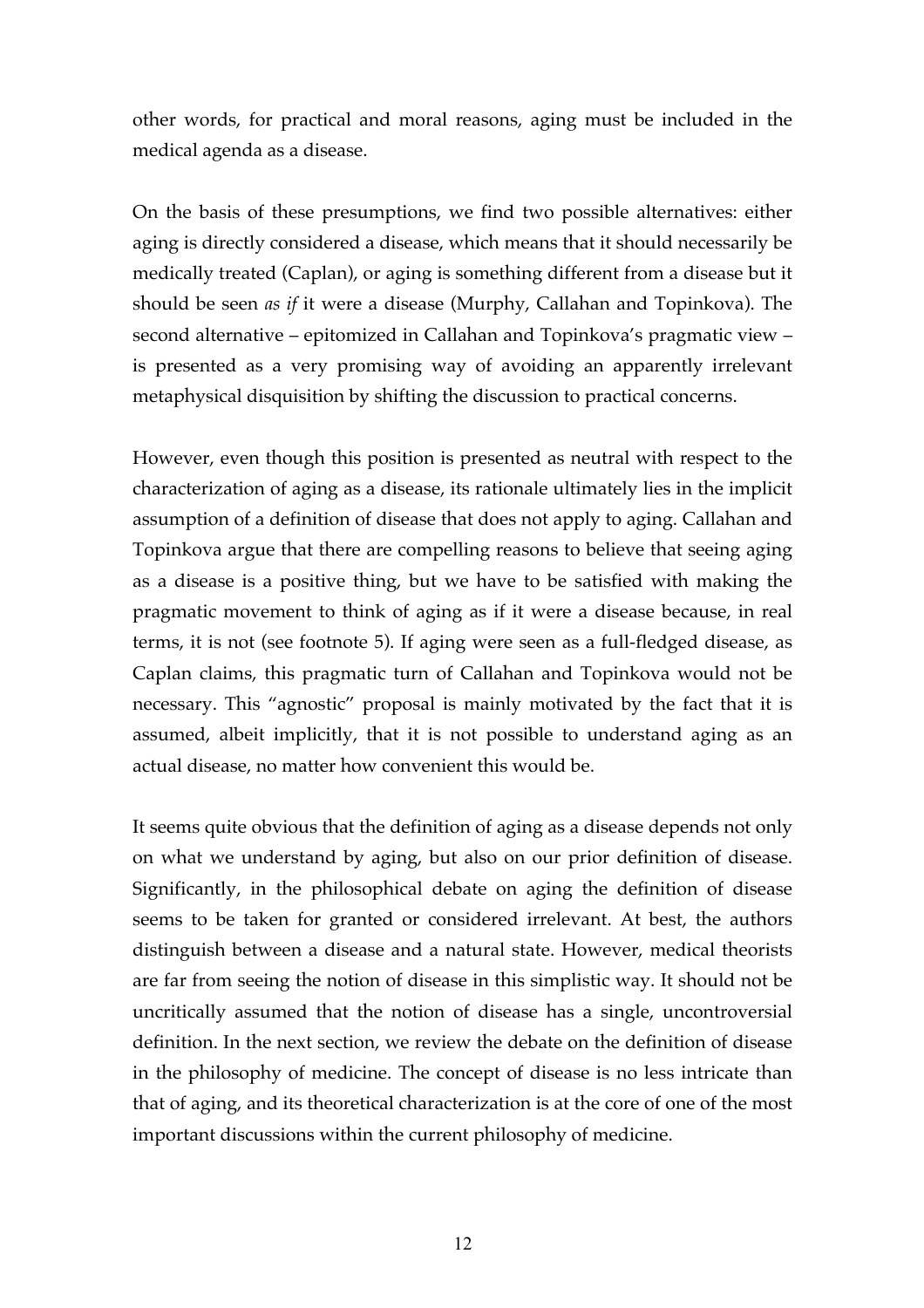## **3. What is disease?**

## **3.1. Naturalists versus normativists**

Despite being central to the theory and philosophy of medicine, the notion of disease is particularly contentious. It has two different but intimately intertwined dimensions. As Marc Ereshefsky (2009) has argued, to characterize a condition as a disease implies both a state description about the characteristics of the individual that we consider sick and a normative claim, that is, an evaluation in terms of correct or incorrect, good or bad, of that condition. A diseased individual is someone who has been ascribed a state that has been medically described and evaluated as a bad thing to have. Distinguishing the healthy from the pathological does not only imply an observation but also a value judgment.

It is not surprising that there are theoreticians of aging who have tried to use the notion of disease to justify medical action. The concept of disease, in addition to referring to states whose characteristics we can describe, has a strong normative component, since its categorization implies the duty to "try to fix" (i.e. to treat) a negative condition. To assume that aging is a disease is to assume that aging is a localized phenomenon that we can describe and that it is something negative that should be medically addressed.

However, in order to decide whether aging is a disease, first it must first be clarified what a disease is, and the philosophers of medicine have defined "disease" in very different ways. Broadly speaking, it can be said that there are two main approaches in the philosophical debate on health and disease.

On the one hand, there is an approach that argues that it is possible to objectively characterize the biological properties that determine certain states as healthy or diseased. According to this approach, called "naturalism", biological organisms may present certain conditions that can be qualified as healthy or pathological in themselves, regardless of our personal or cultural criteria.

The most important naturalist theory is Boorse's Biostatistical Approach. For Boorse — probably the most influential theoretician in this debate— health is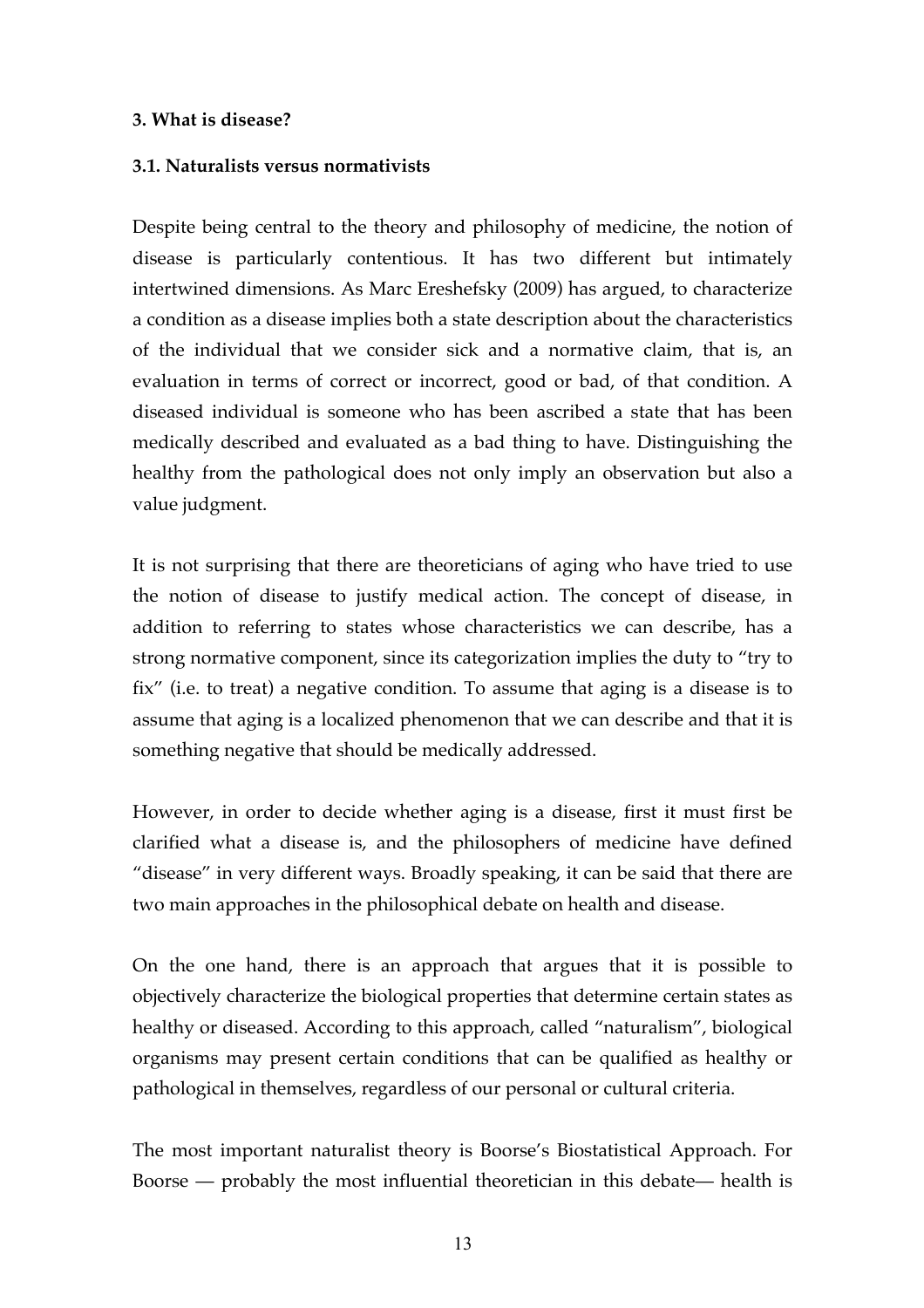the statistically normal functional behavior, and disease is an organic dysfunction that makes an individual to behave at a lower level of efficiency than the rest of the members of her reference class (i.e. beings of the same species, age<sup> $r$ </sup> and sex) (Boorse 1977). From this point of view, the evaluative considerations that external observers may have with respect to these behaviors are irrelevant: health is simply the normal biological functioning from a frequentist statistical point of view.

This theory advocates an axiologically neutral approach to the notions of health and disease. This does not mean that "disease" is not considered a normative concept, but that this normativity is not based on the values of the observer, rather, it is inferred from the properties observed. This is what James Lennox (1995) called "objective values". On many occasions, this approach is based on the assumption of a sort of "natural normativity" in biological organizations. This natural normativity is sometimes justified by the disposition of the organization of living beings to regulate themselves (Saborido and Moreno 2015; Saborido et al. 2016), or by the action of natural selection to maximize organic designs to improve fitness (Boorse 1976). In any case, the objectivist approach assumes — in a way reminiscent of Aristotle's biological teleology that the organic design of living beings allows us to infer proper norms for organisms (González de Prado Salas 2018), and that this design can be inferred from the statistical distribution of individuals: the normal in a statistical sense corresponds with the normative.

On the other hand, theorists who argue that it is not possible to objectively define health and disease are usually grouped under the label of "constructivists" or "normativists". According to them, the notions of "healthy" and "diseased" are so plagued with cultural values that it is impossible to disassociate medical categories from their social context. There is nothing like a "natural normativity" because the distinction between "beneficial" and "detrimental" is something that always depends on us. In the medical and the popular discourse, the difference between the healthy and the diseased are

 $<sup>7</sup>$  It is worth noting that, if age determines the reference class, it would seem that aging couldn't, in any</sup> case, be considered a disease from Boorse's perspective. If any disease is an abnormal behavior within the framework of a reference class that is composed of individuals of the same age, then aging is beyond the focus of the biostatistical approach (cf. Schramme 2013, and see footnote 4).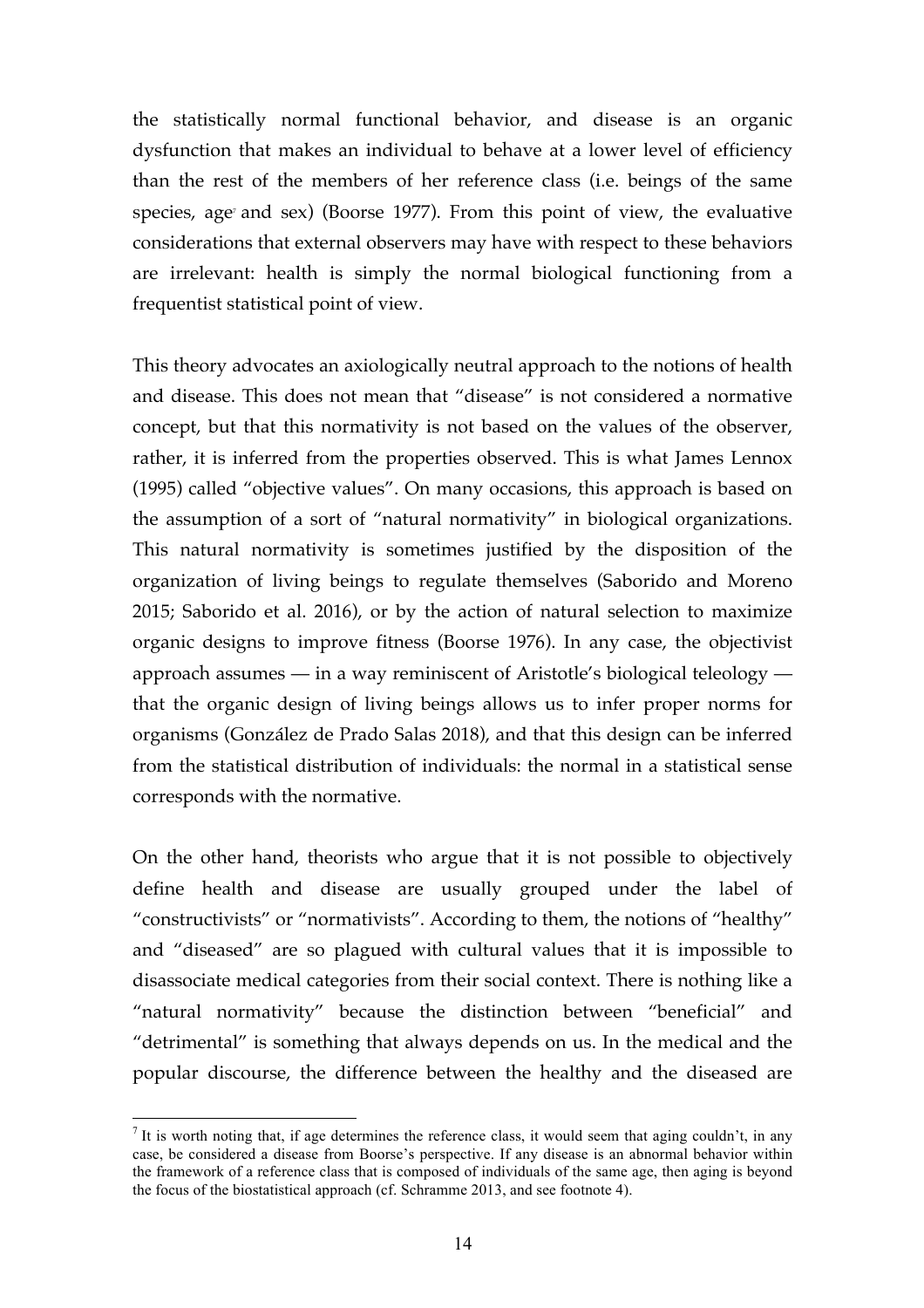intimately dependent on our personal and cultural values. Thus, "health" would be the condition that we desire, whereas "disease" would be the condition that we want to avoid. Current theorists such as Lennart Nordenfelt (1987) maintain that at the heart of our medical distinctions are our cultural, and very non-objectifiable, appraisals of what we consider to be beneficial, both in the personal and in the social sphere.

Normativists have been very critical of those who have tried to establish "health" and "disease" as objective scientific categories. The distinction between healthy and diseased, they assert, conceals a political imposition of some people on others, which, on many occasions, has very dishonorable motivations and effects. Normativists often recall examples of conditions that were regarded as diseases in certain historical and cultural contexts and are no longer considered so today, such as homosexuality, ideological dissent or drapetomania (the desire of slaves to escape their masters). In these cases, certain conditions that were socially viewed as undesirable were categorized as diseases and medically treated. Arguably, the field of medicine where the normativist perspective has more radical followers is psychiatry, where there is an influential current, called Antipsychiatry, which defends that "mental illness is a myth" that lacks a solid objectivist grounding and is actually a tool for isolating and dominating those who are different or "socially inconvenient" (cf. Szasz 1974).

This approach emphasizes the undeniable fact that medicine is an applied science and medical theory is practical knowledge, and therefore its most basic categories cannot be separated from the moral criteria of those who use them. However, the main problem with this approach is that it falls into a radical relativism according to which the concept of disease is no longer meaningful. In fact, "disease" becomes synonymous with "undesirable state", which does not seem a fair use of this concept. As Ereshefsky points out:

If there is general agreement that a state is undesirable, then, according to normativism, there should be general agreement that the state in question is a disease. This problem occurs in a number of cases where there is agreement that a state is undesirable but no agreement on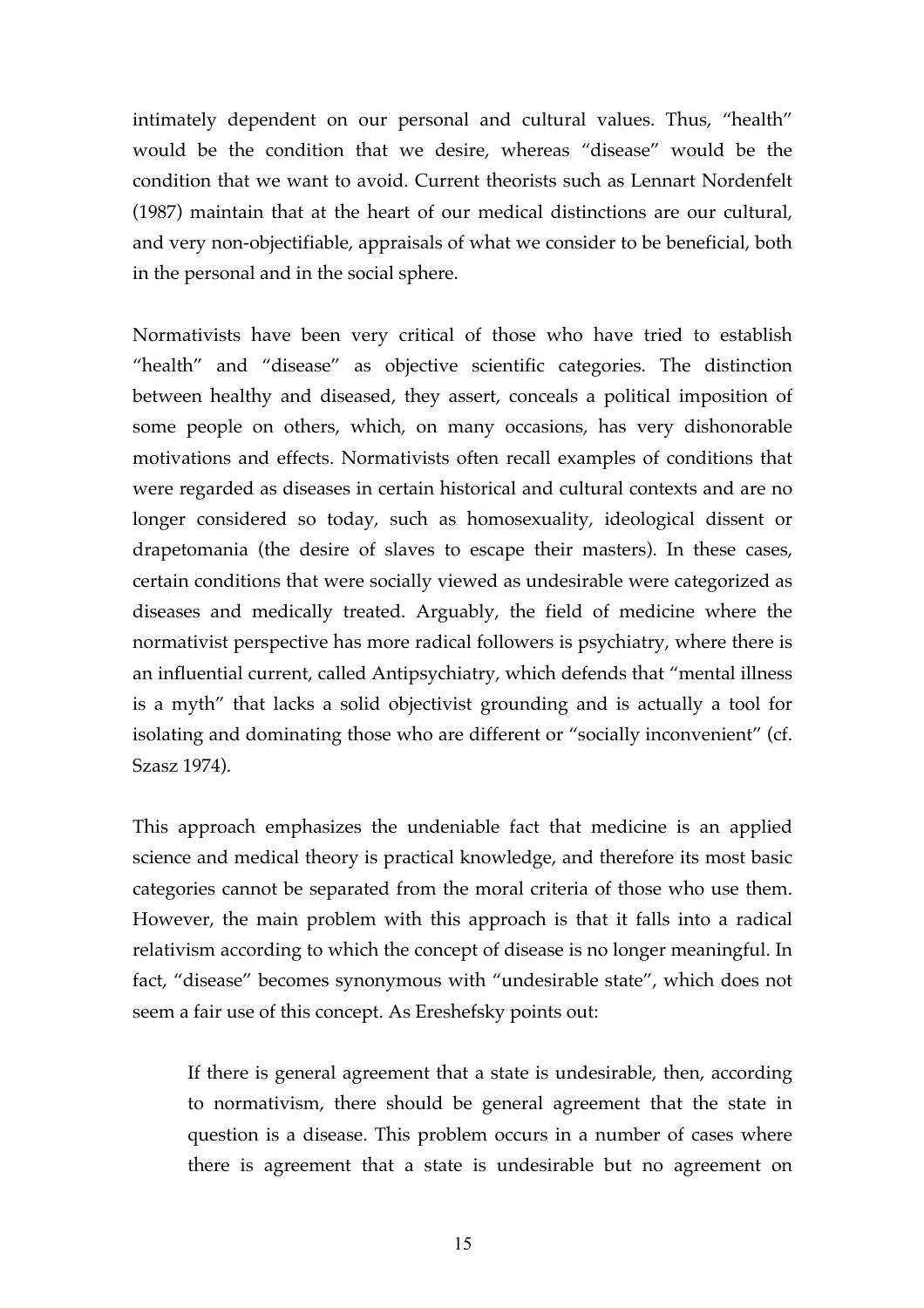whether that state is a disease (…). By tying the term 'disease' to the states we consider undesirable, normativism does a poor job of capturing our use of that term. (Ereshefsky 2009, 224)

Not every undesirable state is a disease. Unemployment and lack of love are not diseases although they are conditions that we do not want. Only some state descriptions, linked to notions such as disability, pain, or suffering are qualified as diseases. Therefore, there seem to be objectivist criteria for determining the frame of reference for the concept of disease.

# **3.2. Beyond the naturalism versus normativism debate: disease as a conceptual tool for medical practice**

This debate between naturalists and normativists is at the heart of contemporary philosophy of medicine. However, there are authors who have argued that the definition of disease should not be taken to be so crucial. For instance, Germund Hesslow (1993) argues that the clinical thinking and decision-making in medicine do not need the notion of disease. Hesslow's point is that physicians are able to identify and treat patients without the need for a refined concept of disease. This may be true, but it does not seem to detract from the philosophical task of defining disease. Physicians may have certain intuitions, more or less precise, about what "disease" is, but assessing whether these are correct or not depends largely on whether we are able to judge the validity of their theoretical assumptions. The very work of the philosophy of science is to contribute to the scientific endeavor by rethinking concepts that would otherwise be nothing but the fruits of uncritical intuition or cultural heritage.

In any case, Hesslow points out something worth emphasizing: the concept of disease is a technical notion and it must be evaluated with respect to the way in which this notion acquires meaning only within a theoretical framework and in connection with very specific practices, in this case, those of medicine. This is

<sup>&</sup>lt;sup>8</sup> In this debate, some hybrid alternatives have also been developed to combine aspects of both strategies in order to come up with a scientifically useful definition of health and disease that is flexible enough to recognize their contextual character (see Reznek 1987; Wakefield 1992). In this article, we will also present a position which seeks to integrate the more positive aspects of naturalism and normativism, but we will adopt a very different perspective to that of these hybrid approaches.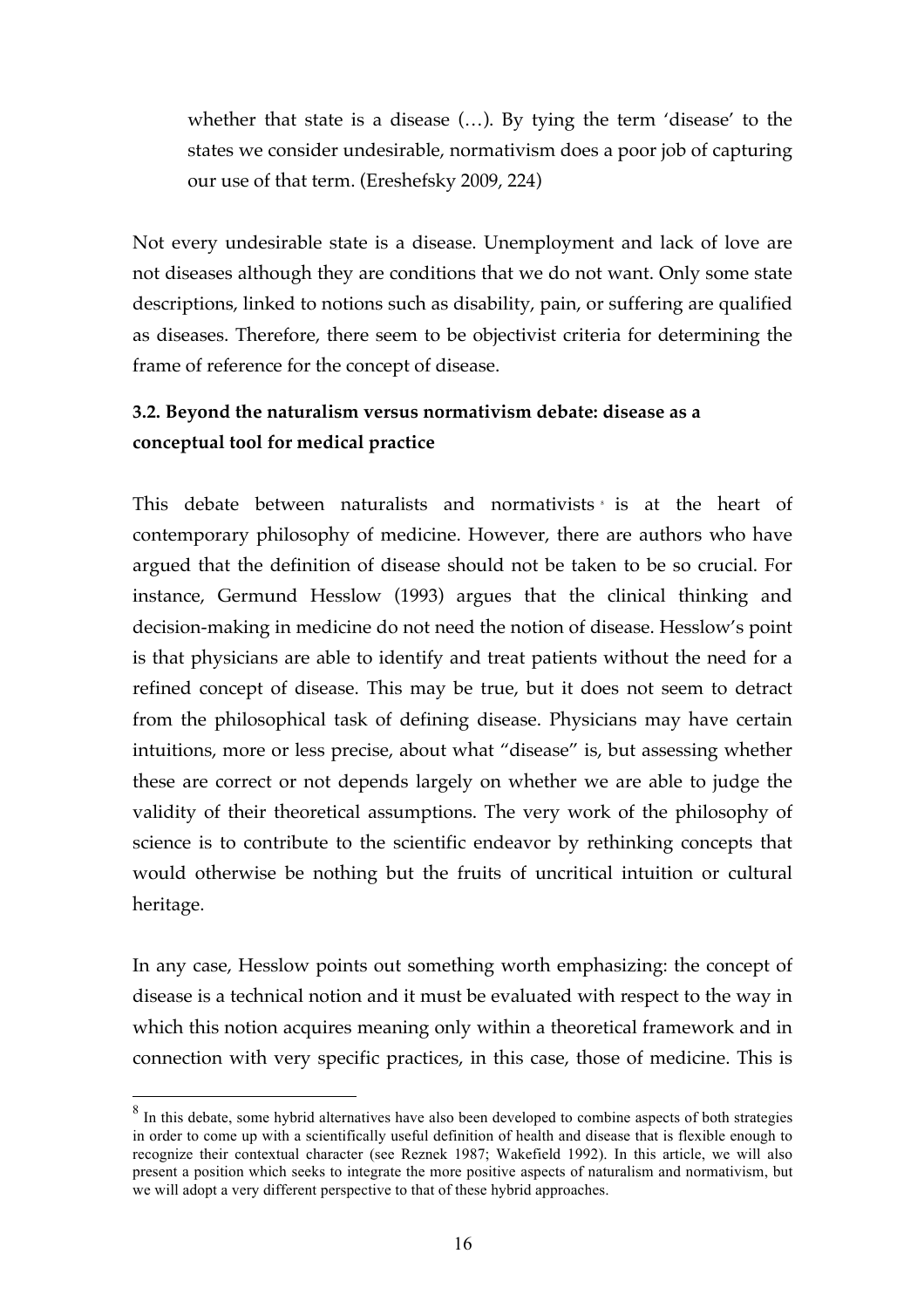the baseline of some proposals in philosophy of medicine that define "disease" from a perspective that we consider aligned with a "pragmatist" approach. Against the generalized view that our conceptions of "disease" determine medical practice, there are authors who assert that, on the contrary, our conception of "disease" is constructed by what we consider that medicine is able to treat. In this vein, Hofmann argues that it is technology which somehow determines our medical notions:

All in all it has been argued that technology is constitutive of the concept of disease. Firstly, technology provides the physiological, biochemical, biomolecular and morphological entities that are applied in defining diseases. Secondly, it constitutes the formation of medical knowledge. Technology constitutes the signs, markers and end points that define disease entities and it strongly influences the explanatory models of disease and medical taxonomy. Thirdly, technology establishes how we act towards disease: through diagnosis and treatment technology establishes the actions that constitute disease. Furthermore, the practical capability of technology increases the sensitivity and lowers the treatment threshold, resulting in an increased occurrence of disease (Hofmann 2001, 18).

Technology (i.e., medicine as a technoscience) "invents" diseases, in the sense that it offers us the tools to address them, the knowledge and the concepts to identify and classify them, and the protocols to face them. "Disease" is a technical term that only acquires meaning within the framework of medicine. If there were no medicine (and medical technology), there would be no diseases as such. Scientific concepts, such as "disease", are formulated to answer certain epistemic goals. Thus, the notion of disease that physicians, more or less consciously, assume is determined by the questions that they ask and the way in which they attempt to answer them in medical practice.

Along these lines, Cooper has developed a definition of disease that attempts to cover the whole complex casuistry in which this term is used. Specifically, she claims that "disease is a condition that it is a bad thing to have, that is such that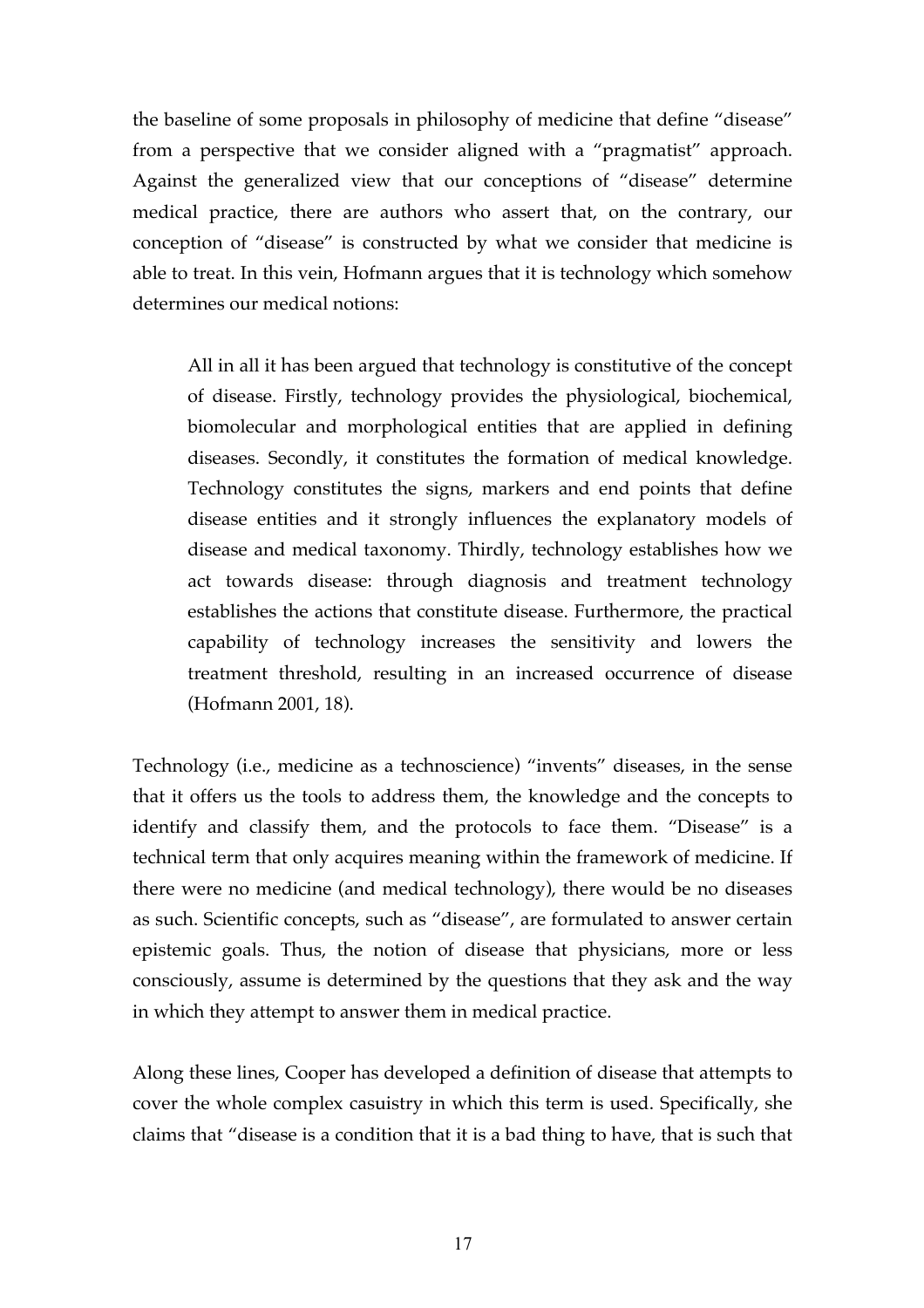we consider the afflicted person to have been unlucky, and that can potentially be medically treated" (Cooper 2002, 263).

As can be seen, the first of these conditions (disease is a bad thing to have) picks up the constructivist sensitivity according to which a disease is a state viewed negatively by the affected subjects. The second condition (diseased people are unlucky) is linked to the biostatistical objectivist criterion of Boorse. The third condition introduces the "pragmatic turn". By saying that a disease must be a potentially medically treatable condition, it implies, as Hofmann did, that it is medicine that somehow "invents" diseases. A disease is something that is susceptible to being treated as such by medicine. <sup>9</sup> In Cooper's words:

For a condition to be disease it must be such that it could potentially be treated by medical science. A cure need not be presently available, but the condition must be such that there is reasonable hope that a medical treatment might become available in the future. This condition is required to distinguish diseases from other types of misfortune economic problems, social problems and so on. This criterion implies that conditions can come to be thought of as diseases as a result of a treatment for them being discovered. Following the discovery of Paroxetine, social anxiety disorder is a condition that is coming to be thought of as a disease for this reason. Prior to the discovery of the treatment, no-one expected that shyness would prove to be medically treatable, but the discovery of the drug-action proved them wrong (Cooper 2002, 277).

As we will show in the next section, we think that this proposal by Hofmann and Cooper can be aligned with a "pragmatist perspective", such as those postulated by authors such as Philip Kitcher (1978), Ingo Brigandt (2009, 2010), or John Dupré (1993). Generally speaking, we can say that this pragmatist approach is based on the defense that our scientific concepts respond primarily not to metaphysical questions but to epistemological concerns. This approach

<sup>-&</sup>lt;br>9 <sup>9</sup>Cooper's theory is more demanding than Hofmann's because it requires that a condition be an unfortunate and negatively perceived event in order to be considered a disease. However, by including the condition of being medically treatable, this definition also includes — but is not limited to — a pragmatic approach.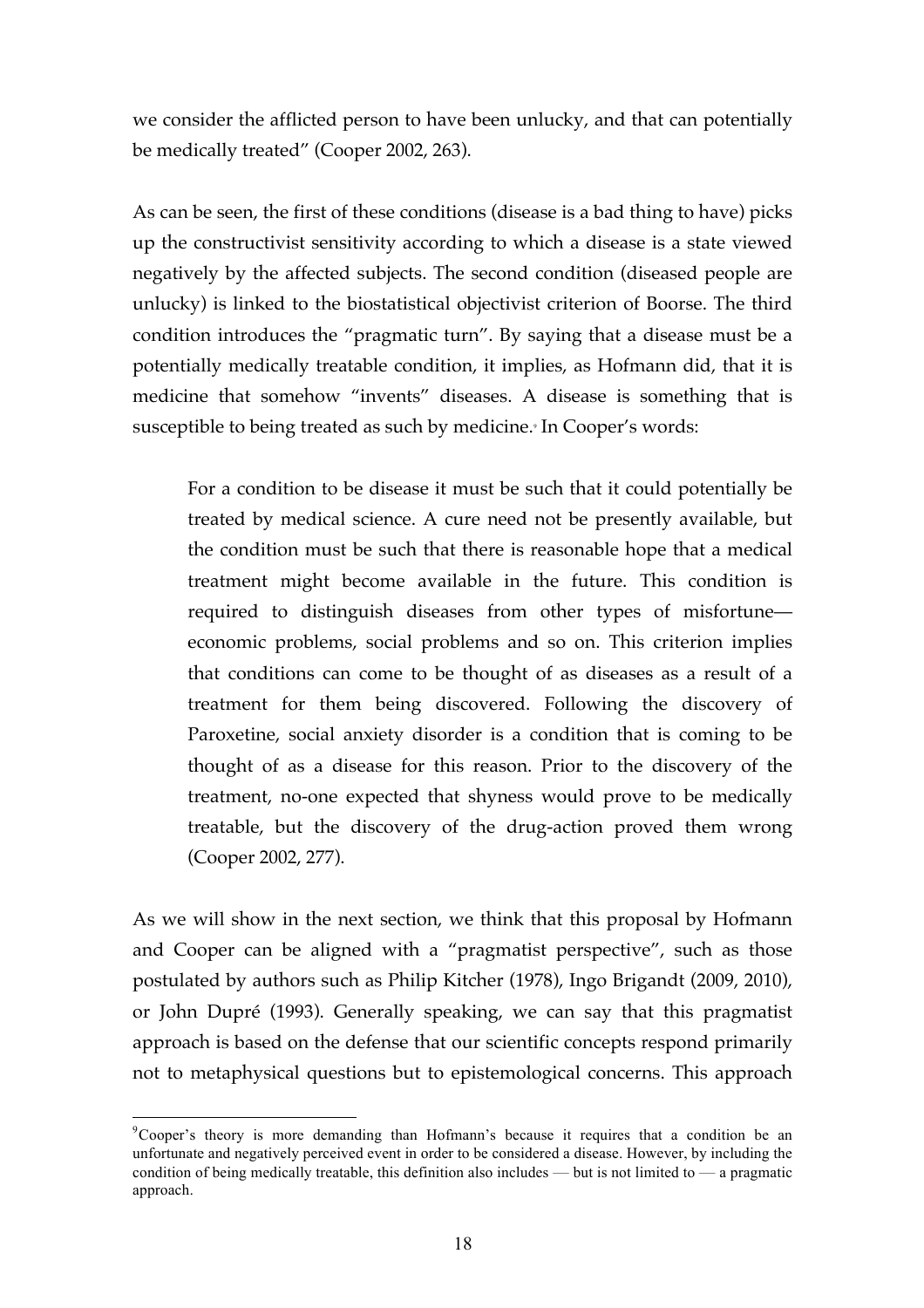relies on the fact that science is an enterprise in which the values and interests are involved in setting goals for scientists and clinicians to pursue.

# **4. From the pragmatic view to the pragmatist approach**

# **4.1. Theoretical terms and conceptual change**

Scientific communities implicitly establish the epistemic goals of science. Therefore, the terms are re-defined and uses are changed when science changes. For the new developments of the pragmatist approach in philosophy of science (Kitcher 1978; Brigandt 2009, 2010; Dupré 1993), a philosophical approach to a scientific concept should analyze the fruitfulness of this concept to meet certain scientific goals within the framework of concrete practices.<sub>"</sub> This approach does not interpret theoretical terms, such as the notion of disease, as natural kinds. Rather, they are pragmatically determined. Here, we propose using this pragmatist approach to apply the theoretical concepts developed by Brigandt (2009) to the notion of "aging as a disease". In accordance with Brigandt's theory of concepts, the content of scientific concepts can be divided into three different but interrelated components: 1) the concept's reference, 2) its inferential role, and 3) the epistemic goal pursued by the concept's use. The semantic change of concepts, Brigandt says, is due to changes in one or some of these three components.

Thus, scientists can change the intent of a theoretical concept, i.e. its reference. Many theoretical concepts related to the disease have completely changed their reference or even lost it, such as *phlogiston* or *drapetomania*. In fact, core scientific concepts, such as "matter", "planet", or "disease", have had different references in different times and cultures. The philosophical question at this point concerns explaining how this change in a concept's reference can take place in a rational and justified way and without disrupting the communication that relies it. For Brigandt, a concept can legitimately change its reference if the inferential role of that concept changes as well.

<sup>&</sup>lt;sup>10</sup> For a description of the philosophical aspects of pragmatism and its historical evolution, see Godfrey-Smith 2015, and Legg and Hookway 2019.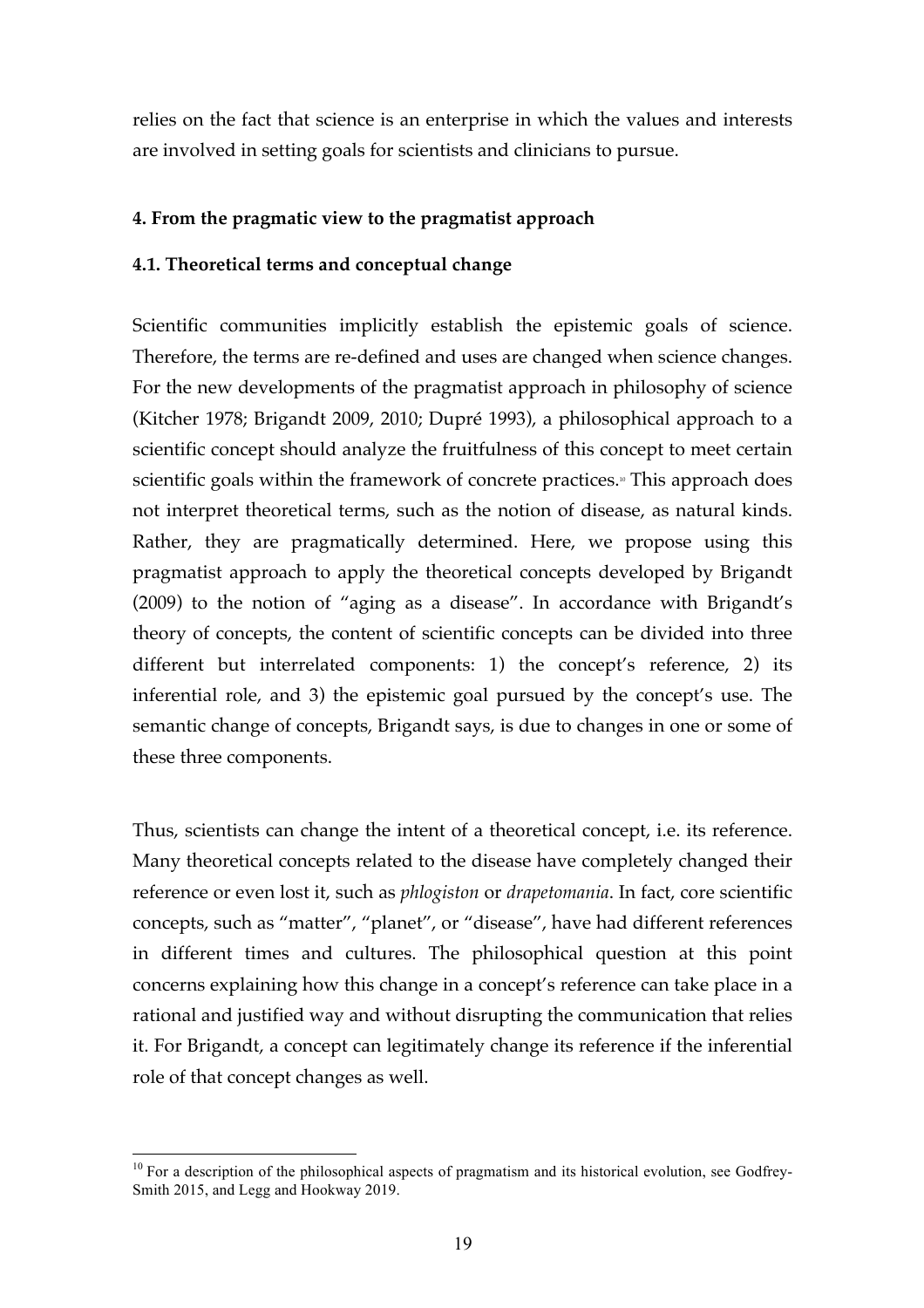The semantic change that occurs due to changes in the *inferential role* of a concept implies transformations in the beliefs that are meaning-constitutive, and it determines the concept's reference. For example, until the end of the 19th century, when Kitasato Shibasaburō and Alexandre Yersin independently discovered the enterobacterium responsible for plague - which was technically labeled *Yersinia pestis* after the latter - the definition of "plague", a term that referred to a disease unfortunately well-known for quite a long time, did not include that bacillus as its cause. Ever since this discovery, the inferential role of "plague" changed. In other words, discovering that plague was caused by a particular bacterium changed what this term meant for scientific theory and practice. Moreover, and as shown in this case, changes in the concept's inferential role can often be due to good epistemic reasons.

What a good epistemic reason is depends on which epistemic goal is attributed to the use of a given concept. Epistemic goals motivate and justify change in the inferential role and reference of scientific concepts. Moreover, the epistemic goal of a scientific concept is a non-truth-conditional aspect of meaning. On the one hand, the goal of a scientific concept is inferable from the role of that concept in scientific practice. On the other hand, the epistemic goal is related to the desires, interests and values of a scientific community. For example, as Brigandt points out, in classical genetics the epistemic goal pursued by the concept *gene* was the prediction of patterns of inheritance, while the epistemic goal pursued with the use of the molecular gene concept is to explain how genes bring about their molecular products (Brigandt 2009, 91). As scientific knowledge changes, the use of concepts by scientists leads to different epistemic outcomes and contributes to scientific knowledge in different ways. It is in this sense that it is said that the epistemic goals of a concept can change.

### **4.2. Disease as a technical concept**

Hofmann's and Cooper's proposals fit very well into this pragmatist approach. They explicitly recognize that medical practices determine, at least partially, the meaning of the concept of disease. Disease is everything that is treated as such by medicine to answer certain epistemic questions of medicine: how our bodies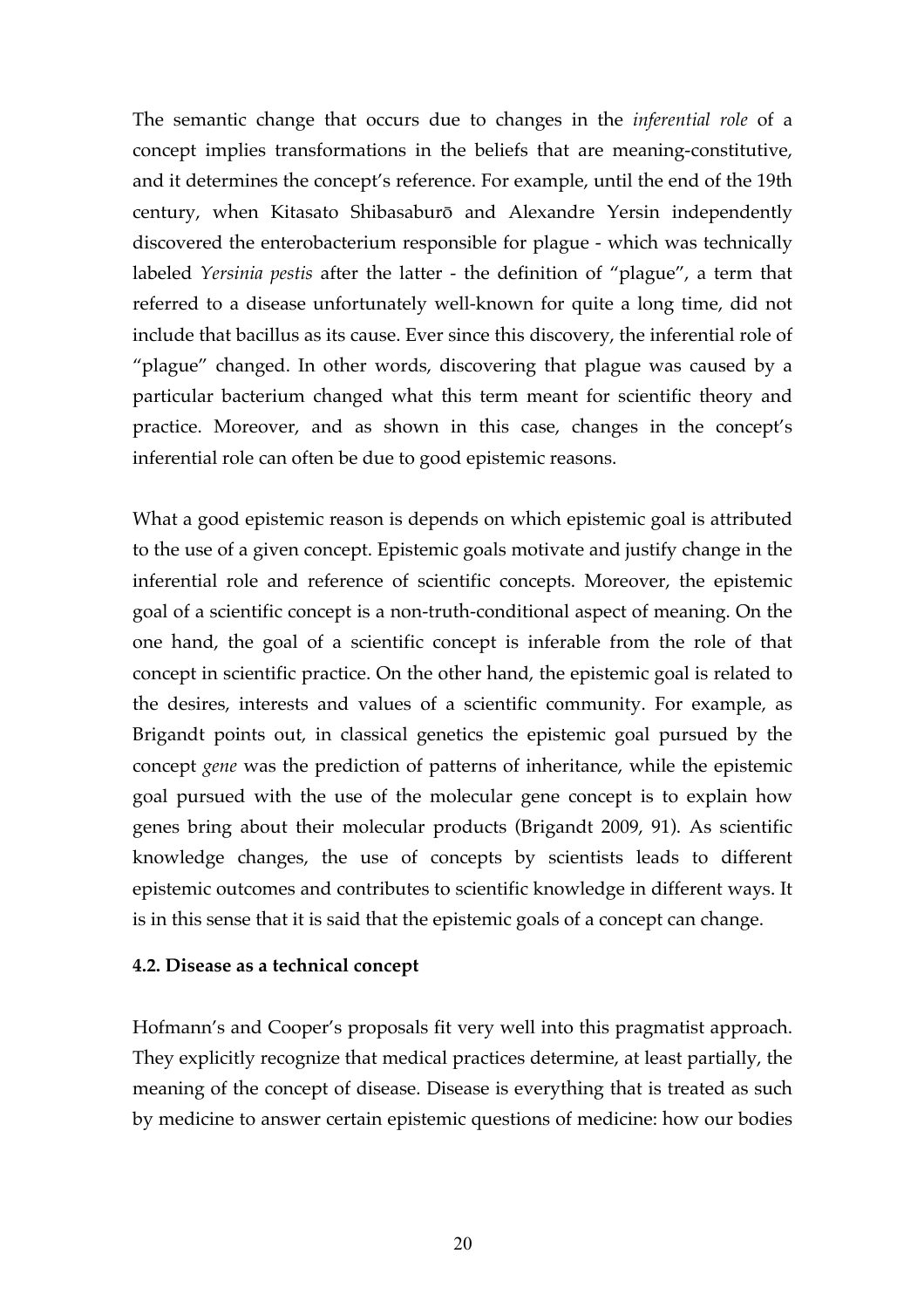function, what causes us suffering, what are the social consequences of it, how we can fix it, what can be done to avoid it in the future, etc.<sub>"</sub>

In medicine, the concept of "disease" — as well as concepts that allude to specific diseases  $-$  is used by the medical community to achieve certain objectives. In particular, the notion of disease has, at least, the following epistemic goals: to contribute in research purposes (e.g. to determine the etiology and mechanisms underlying a given condition), to serve for scientific inferences (e.g. to detect and predict demographic changes in a particular population due to the health problems), and to help develop new technologies (e.g. to design drugs or treatments through experimentation).

Diseases are conceptual tools that may be more or less useful to address practical problems. It is in this sense that medicine is claimed to "invent" diseases, in Hofmann's words, or that a condition for a state to be a disease is that it is a potentially treatable condition, according to Cooper. It is not simply that medicine treats states that are diseases, but that these states become diseases because they are treated as such by medicine. Of course, this does not mean that everything that medicine treats is a disease. Medicine treats many conditions. For example, physicians provide assistance in pregnancy and childbirth, treatments to improve sport performance, and aesthetic surgery. Our point is not that everything that medicine treats is a disease, but that *everything that medicine conceptualizes as a disease is a disease*.

This does not mean that it is not possible for conditions that were not previously considered diseases to become diseases, or that what is now considered a disease may cease to be a disease due to changes in medicine. As we have stated in the previous section, there are reasons that justify conceptual changes. If the state of the knowledge in medicine in a given context implies a change in the reference, the inferential role or the epistemic goals of a medical concept (such as "disease"), then this concept changes semantically.

 $11$  Of course, we are not claiming that medicine is the only tool to answer these questions. Here we are simply pointing out that these are epistemic questions to which medicine, often in collaboration with other disciplines, attempts to provide answers.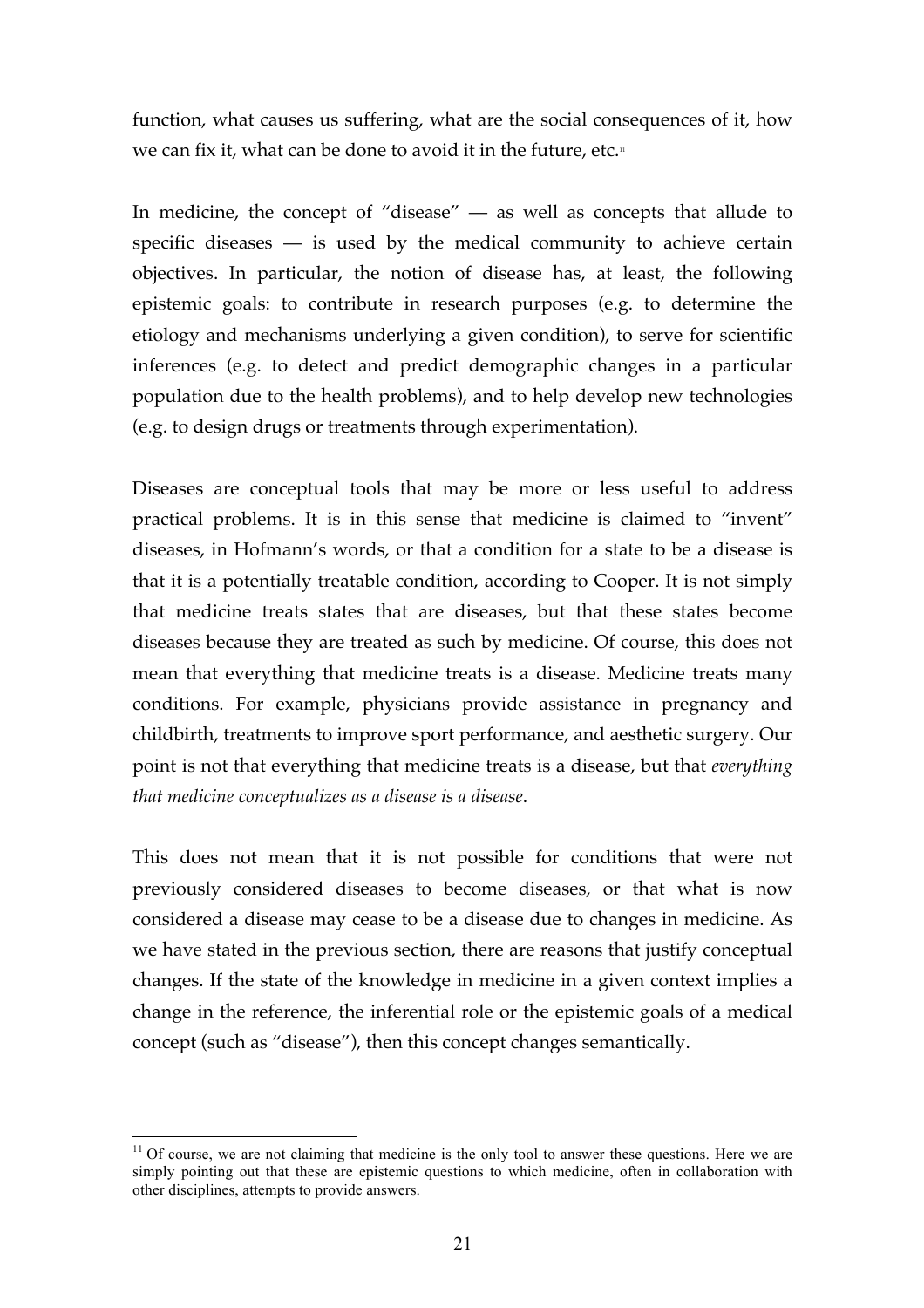Diseases are not things that objectively exist in the world and that can be grouped into essentialist natural kinds by virtue of their structural properties. The notion of disease is, in Ereshefsky's terms (2009), a combination of state descriptions and normative claims, and the state descriptions and normative claims of medicine are shaped by the practice of medicine itself. Conceptual changes in medicine are determined by changes in medical practices, and not only the other way around. Our medicine does not make the same state descriptions and normative claims as that of the 19th century or that of Classical Greece because medical science is radically different and treats today what it did not treat back then.

A conceptual change occurs when there is a change in any of the three dimensions of a concept (the concept's reference, its inferential role, or its epistemic goal). From a pragmatist point of view, a conceptual change in the notion of disease would be justified in those cases in which the state of medical knowledge allows us to think that a change in any of these dimensions would help us to achieve the practical goals of medicine. Thus, there are cases in which medical knowledge changes and certain conditions cease to be considered diseases because this categorization proves useless to achieve research purposes, make scientific inferences or aid in the discovery of new medical techniques or tools. For example, drapetomania, left-handedness, and homosexuality are no longer considered diseases. The notion of disease that has been used in medicine for centuries covered these cases but, given the medical changes in in recent decades, the notion of disease has acquired a meaning that does not allow for these conditions to be considered pathological. The reason why certain conditions cease to be considered diseases can be very diverse and should be examined case by case, $\mu$  but it is undeniable that this type of conceptual change has occurred very frequently in the history of medicine.

<sup>&</sup>lt;sup>12</sup> Conceptual changes in medicine, such as the exclusion of certain conditions from disease classifications, may have quite different justifications. In some cases, these changes are due to a more detailed medical knowledge of body functioning, while in other cases these changes stem from broader social transformations, such as the moral condemnation leading to the end of slavery, secularization, and the LGBT rights movement, for example. Our point here is not that conceptual changes in medicine are due only to advances in medical knowledge, but that these results occur when there are changes in any of the three components that we have discussed in section 4.1 (the concept's reference, its inferential role, and the epistemic goal pursued by the concept's use). As we have already pointed out, these changes may be caused by social or extra-medical factors, such as changes in the cultural values. The pragmatist approach that we endorse here claims that medical practice determines medical concepts, but it cannot be ignored that this medical practice is itself conditioned by its social context. Thanks to an anonymous reviewer for bringing to our attention the importance of explaining this clearly.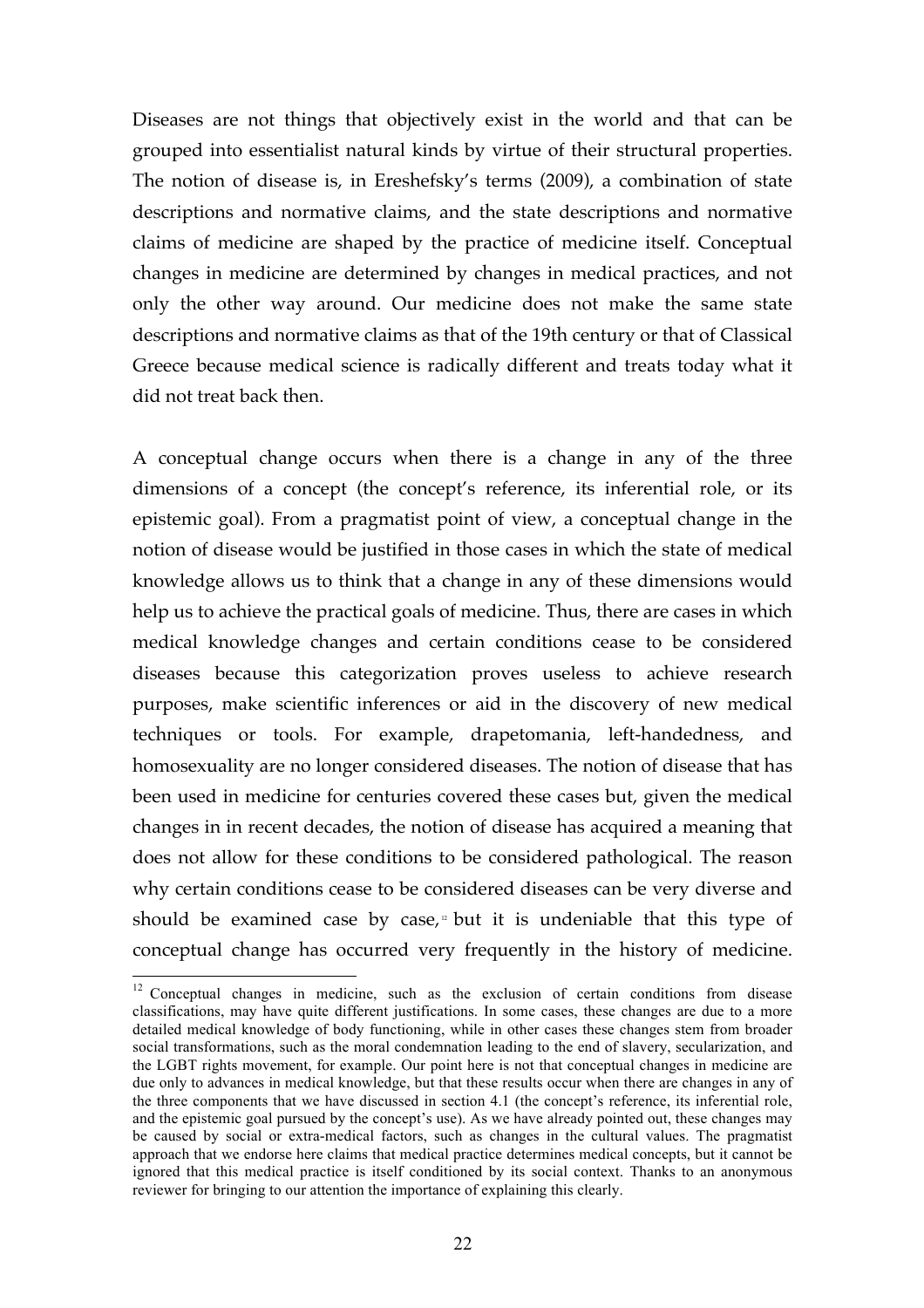Moreover, there are other conditions that did not use to be addressed by medicine and are now understood as diseases. Epilepsy is no longer a sign that the gods have chosen a person as their preferred or condemned one, but rather a neurological pathology, and obesity is no longer a manifestation of opulence but a chronic multifactorial affliction. According to the current conception of disease, these conditions were already diseases, even if they were not initially considered as such. The point here is that they were not considered as such not because the notion of disease was being misinterpreted, but because the very conception of epilepsy and obesity has undergone conceptual changes.

The history of medicine shows many conceptual changes of this type  $$ conditions that cease to be diseases or begin to be interpreted as such — and presumably more conceptual changes will happen in the future because medicine is in constant evolution. New diseases will arise and old diseases will change their meanings in the cases in which such changes prove useful to achieve the goals of medicine. Thus, theoretical terms of medicine, such as those that allude to certain diseases, changed their reference and inferential role when they ceased to serve to pursue the epistemic and practical goals of explaining and fixing that which departed from the social norm or from the culturally acceptable to assume the goal of explaining the biological processes and functions that entail suffering and incapacity. As we will discuss in the next section, we suggest that the recent philosophical interest of some authors in categorizing aging as a disease is perhaps an indicator of a conceptual change in gerontology.

# **4.3. Aging from a pragmatist approach**

We think that the pragmatist approach in the philosophy of medicine is very close to the pragmatic proposal by Callahan and Topinkova in the debate on the theoretical definition of aging. Callahan and Topinkova argue that aging should be treated as a disease because medicine can and should do so. At the same time, however, they maintain that aging is not a disease. Callahan and Topinkova remain committed to a definition of disease that they do not explain but believe to be objective and uncontroversial. From our point of view, this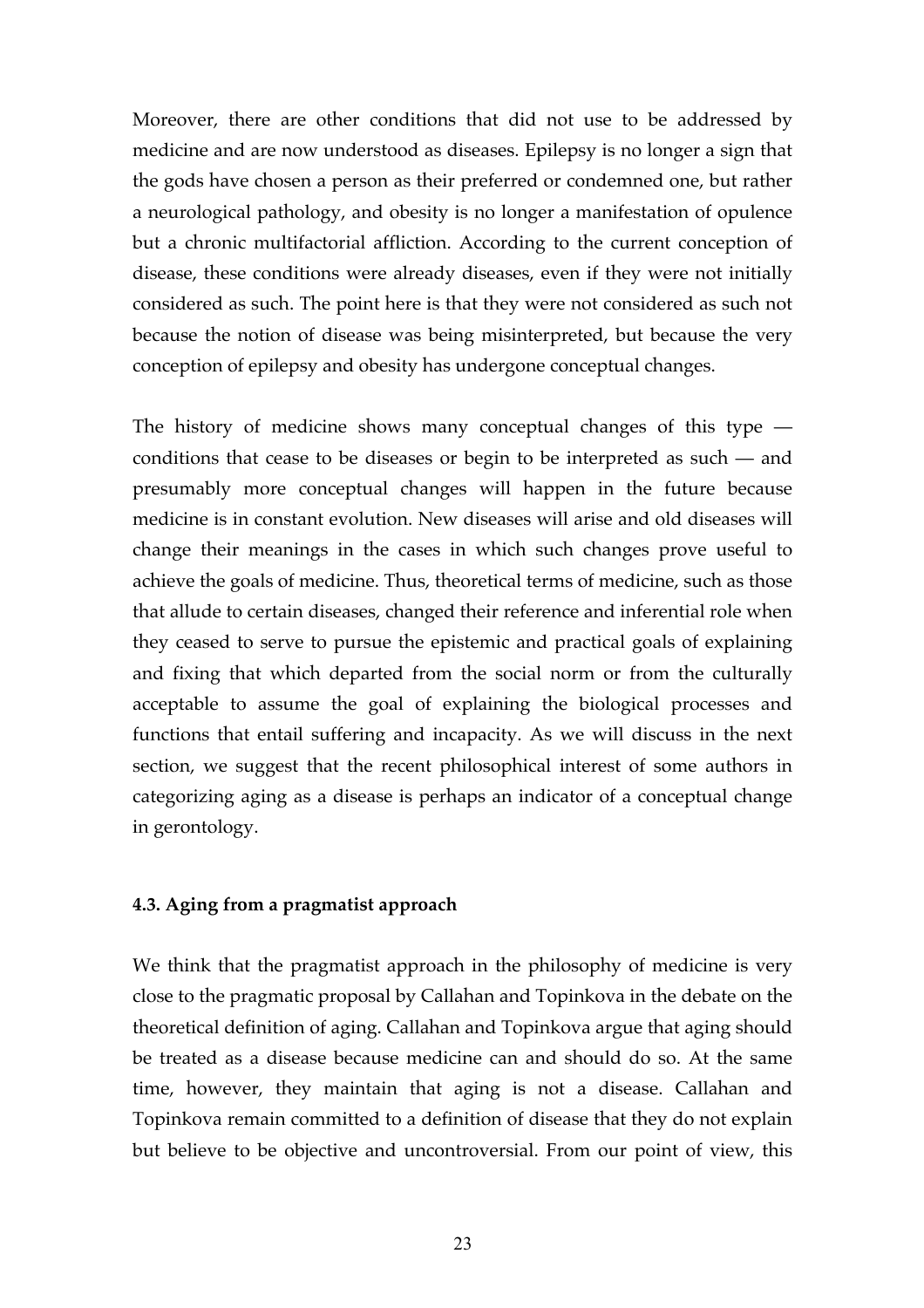conceptual conservatism underlies an objectivist view which is not justified and is based on an erroneous understanding of how concepts are shaped in science.

We propose to go one step beyond Callahan and Topinkova and take on the pragmatist turn. Medical practice determines what a disease is. Obviously, medicine treats many conditions without considering them to be diseases: cosmetic issues, sport performance, etc. Not everything that is the subject of medical practice is a disease, but everything that medical practice treats as if it were a disease is a disease, because practice determines the meaning of a concept, as well as its possible changes.

The advances in gerontology have greatly increased our understanding of the aging process and have changed the concept of aging accordingly. Thus, aging is no longer simply seen as the passing of time but as a whole set of biological processes that have their origin at the cellular level of organisms and that can be described using the language of biological theory. <sup>13</sup> Present-day experts consider that "aging" is an umbrella term that actually refers to specific cellular phenomena. In particular, they have identified the so-called "nine hallmarks of aging": altered cellular communication, cellular senescence, deregulated nutrient-sensing, epigenetic alterations, genomic instability, loss of proteostasis, mitochondrial dysfunction, stem cell exhaustion, and telomere attrition (López-Otín et al. 2013). As a result, we can see that *the reference of "aging" has changed in gerontology* because *the inferential role of the concept of "aging" has changed as well* with the advancement of knowledge in cell biology. For contemporary biologists, aging is the outcome of concrete cellular mechanisms (i.e. the nine hallmarks).

The current biological knowledge and the advances in biomedical technology have made gerontology adopt the aim to slow down, stop, and even reverse aging (Juengst et al. 2003). In the present, aging is a technical concept that is at

<sup>&</sup>lt;sup>13</sup> It is also interesting to note that this pragmatist approach to the notion of aging is compatible with a pluralism like that advocated by authors such as Dupré (1993) or Sandra Mitchell (2003) in the philosophy of science. The term "aging" may refer to different concepts, some of which may appeal to a natural state and some of which may appeal to a set of biological processes analogous to those of paradigmatic cellular diseases, such as cancer. Several different conceptions of aging can coexist, both in gerontology and in the ordinary language. The task of philosophers would be to discern and refine the conception of aging that is relevant for each case by taking into account the scientific practices and the epistemic goals with respect to which the term "aging" is used.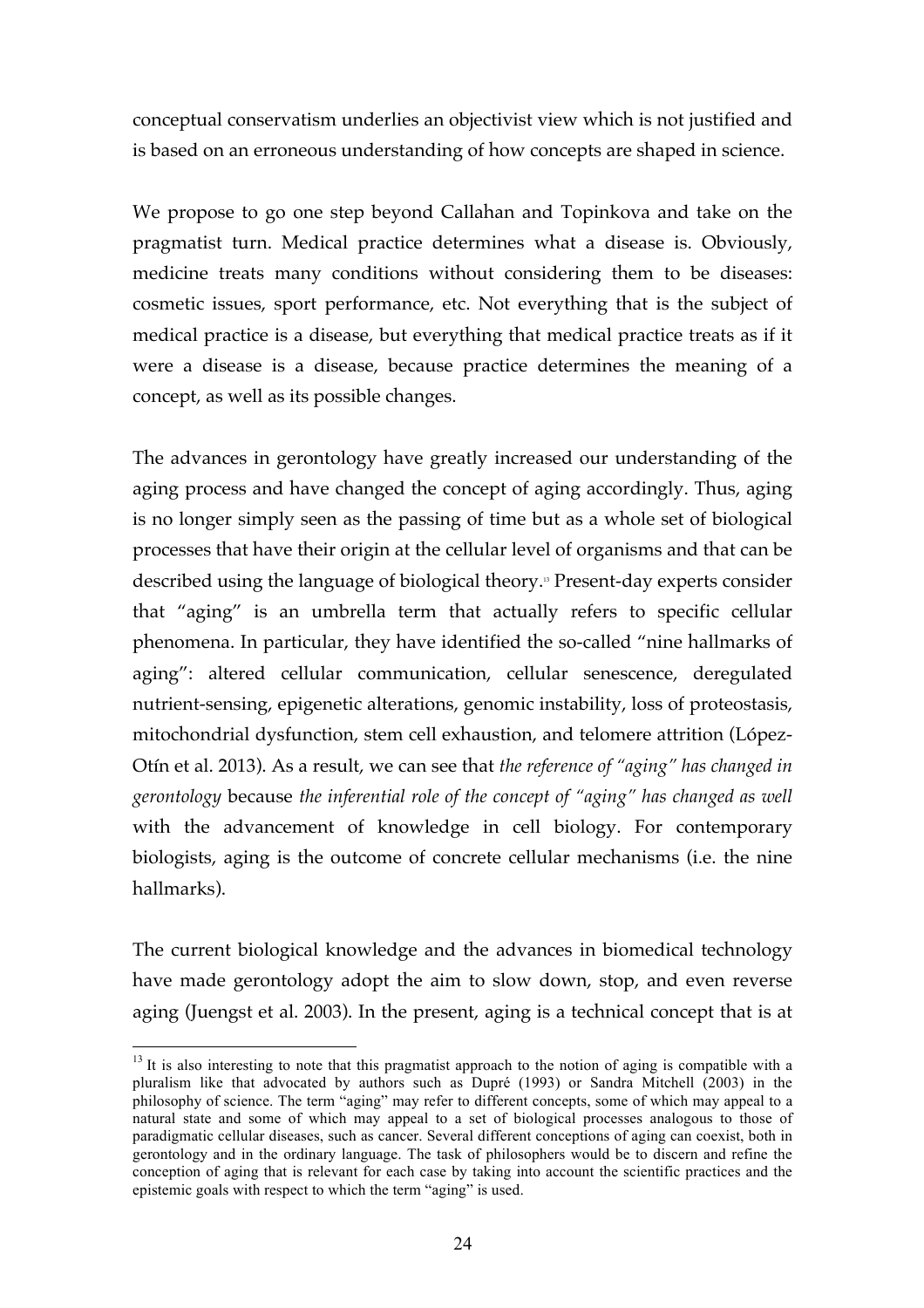the core of certain medical practices. This means that *the epistemic goals of the concept of aging have also changed*: aging is not only a concept that serves to understand what happens to organisms after a certain age, but it is also key to the research and the design of treatments that seek to extend and improve life. One of the epistemic goals of the current concept of aging is to know how it is possible to intervene in this cellular process. This was not an epistemic goal of the traditional concept of aging, which defined it as a natural, universal, and inevitable process. <sup>14</sup> Aging has already come to be treated as a disease by the relevant medical professionals, therefore aging *is* or *has become* a disease. Our claim is that this notion of "aging as a disease" meets the epistemic goals of the notion of disease: to contribute to research, to help to make scientific inferences, and to lead to technical discoveries.

# **5. Conclusions**

The notion of aging as understood by gerontology is going through a conceptual change that affects its reference, its inferential role and its epistemic goals. Today's scientific knowledge has modified our deeper understanding of what it means to age. As a result, the notion of aging as a disease has emerged replacing the traditional notion of aging as a non-diseased natural process, and providing a useful technical concept for those who want to understand and treat aging processes. The current state of the biology of aging makes it possible to understand aging as a condition which can be addressed at its very cellular basis. In this sense, aging is not very different from other diseases of cellular origin and there seems to be no good reason not to include it on the medical agenda as a disease.

Of course, this raises many worries about the risks involved in understanding aging as a disease. For example, it could be argued that medicalizing aging could lead to the stigmatization of large sections of the population that, until now, had not been considered diseased. It would also mean a new distribution

<sup>&</sup>lt;sup>14</sup> Perhaps this explains why some very influential experts on aging, like Medawar (1952), considered unfeasible to treat aging as a disease. Technology in the middle of the last century lacked the potential to effectively treat aging and it was quite difficult to imagine that someday that would be an actual possibility. Consequently, from a pragmatist view, gerontology had not yet "invented" –in Hofmann's terms- the conception of aging as a disease.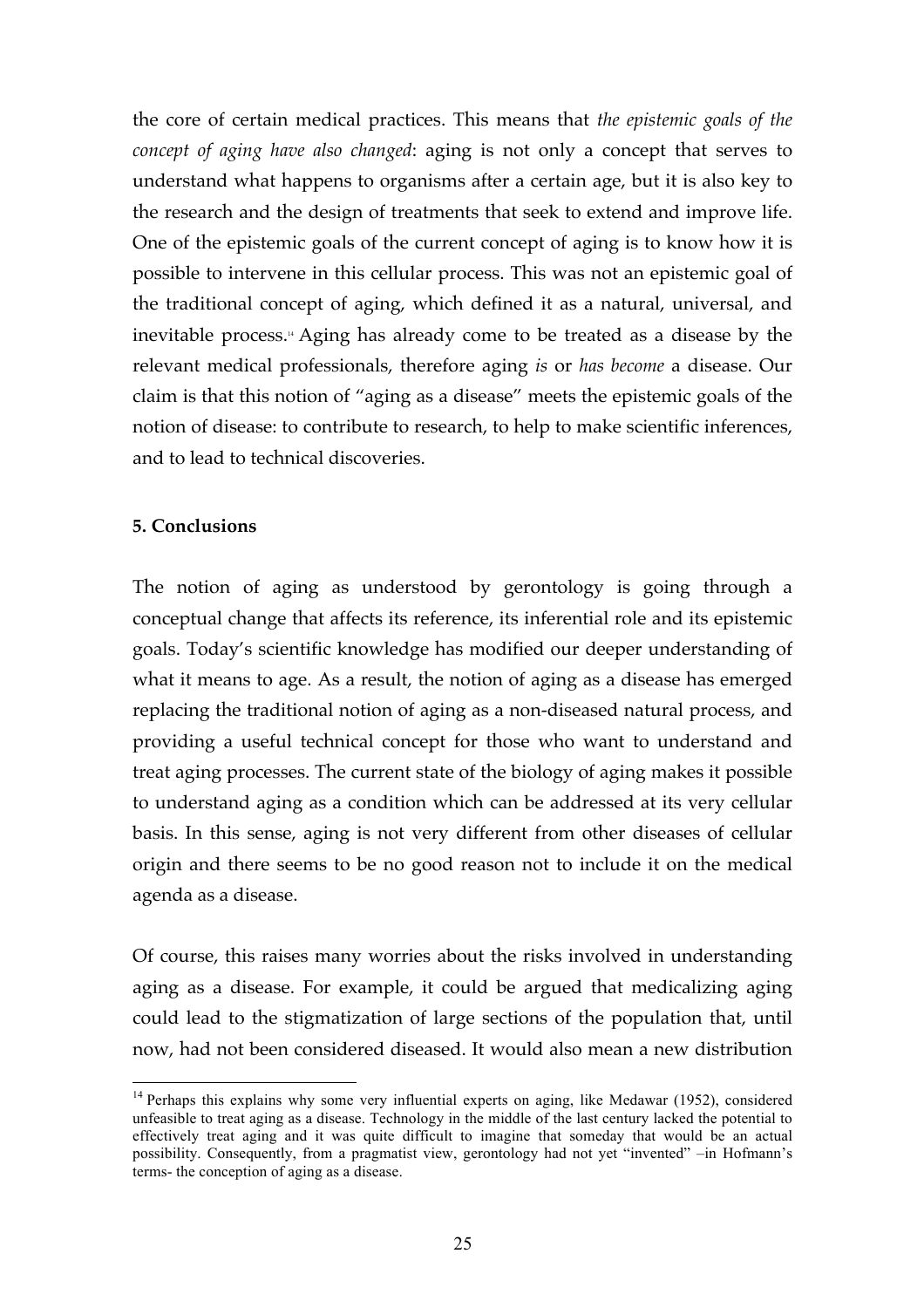of resources dedicated to healthcare systems that would probably involve profound social transformations. An approach to the ethical implications of the notion of aging as a disease must contrast these reasons with those of authors such as Caplan, or Callahan and Topinkova, who argue that treating aging as a disease would bring great benefits.

One of the main advantages of adopting a pragmatist approach to the notion of aging as a disease is that, by assuming that medical practice determines the meaning of the theoretical terms of medicine, the implications of the potential medical treatment for aging are highlighted. When a notion outside the technical vocabulary of medicine, such as aging, becomes a technical concept, this represents a change not only in medical theory, but also in medical practice.

Theoretical concepts are prone to semantic change. Whether adopting the conception of "aging as a disease" is beneficial or not is something that gerontology will decide depending on whether it helps to achieve its epistemic goals. Treating aging as a disease would make it such, but there is still a lot of normative room to discuss whether this is something that we want to do or whether it is more convenient to treat aging as something else.<sup>15</sup>

# **References**

Boorse, C. 1976. Wright on functions. *Philosophical Review* 85(1): 70–86.

Boorse, C. 1977. Health as a theoretical concept. *Philosophy of Science* 44(4): 542- 573.

Bostrom, N. 2005. The fable of the dragon tyrant. *Journal of Medical Ethics* (5): 273-277.

<sup>&</sup>lt;sup>15</sup> We would like to thank to Nicholas Agar, Antonio Diéguez, Javier González de Prado Salas, Gregor Greslehner, Eric Juengst, Francisco Lara, Maël Lemoine, Andrés Moya, Elliot Sober, and Christopher Wareham, who read earlier versions of this article and made useful comments and suggestions. We also thank the anonymous reviewers provided by the *Journal of Medicine and Philosophy* for their careful reading of our manuscript and for their valuable comments. The work was funded by Ministerio de Economía y Competitividad, Spain (Research Project FFI2017-89639-P). The research activity of Pablo García-Barranquero was supported by the grant MECD-FPU 2014/02041 and Contrato Puente para Doctores de la Universidad de Málaga.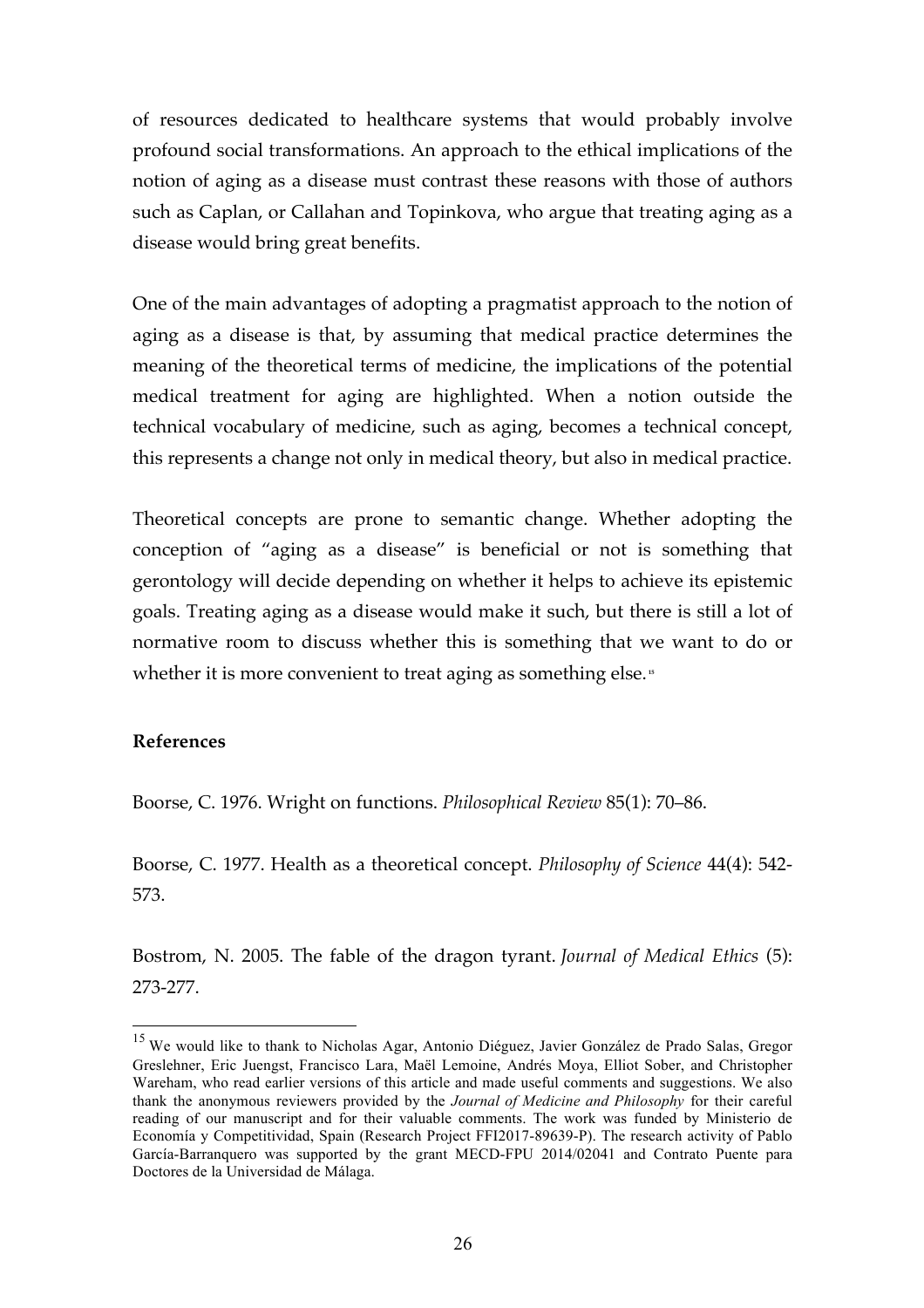Brigandt, I. 2009. Natural kinds in evolution and systematics: Metaphysical and epistemological considerations. *Acta Biotheoretica* 57(1-2): 77-97.

Brigandt, I. 2010. The epistemic goal of a concept: Accounting for the rationality of semantic change and variation. *Synthese* 177(1): 19-40.

Bulterijs, S., R. S. Hull, V. C. E. Björk, and A. G. Roy. 2015. It is time to classify biological aging as a disease. *Frontiers in Genetics* 6: 205-209.

Callahan, D., and E. Topinkova. 1998. Is aging a preventable or curable disease? *Drugs & Aging* 13(2): 93-97.

Caplan, A. L. 2005. Death as an unnatural process: Why is it wrong to seek a cure for ageing? *EMBO Reports* 6(1): 72-75.

Caplan, A. L. 2017. How can aging be thought of as anything other than a disease? In *Handbook of the Philosophy of Medicine (*pp. 233-239)*,* T. Schramme and S. Edwards (eds). Dordrecht: Springer.

Cooper, R. 2002. Disease. *Studies in History and Philosophy of Science Part C: Studies in History and Philosophy of Biological and Biomedical Sciences* 33(2): 263- 282.

de Grey, A. D. 2003. The foreseeability of real anti-aging medicine: focusing the debate. *Experimental Gerontology* 38(9): 927-934.

de Winter, G. 2015. Aging as disease. *Medicine, Health Care and Philosophy* 18(2): 237-243.

Dupré, J. 1993. *The Disorder of Things: Metaphysical Foundations of the Disunity of Science*. Cambridge, MA: Harvard University Press.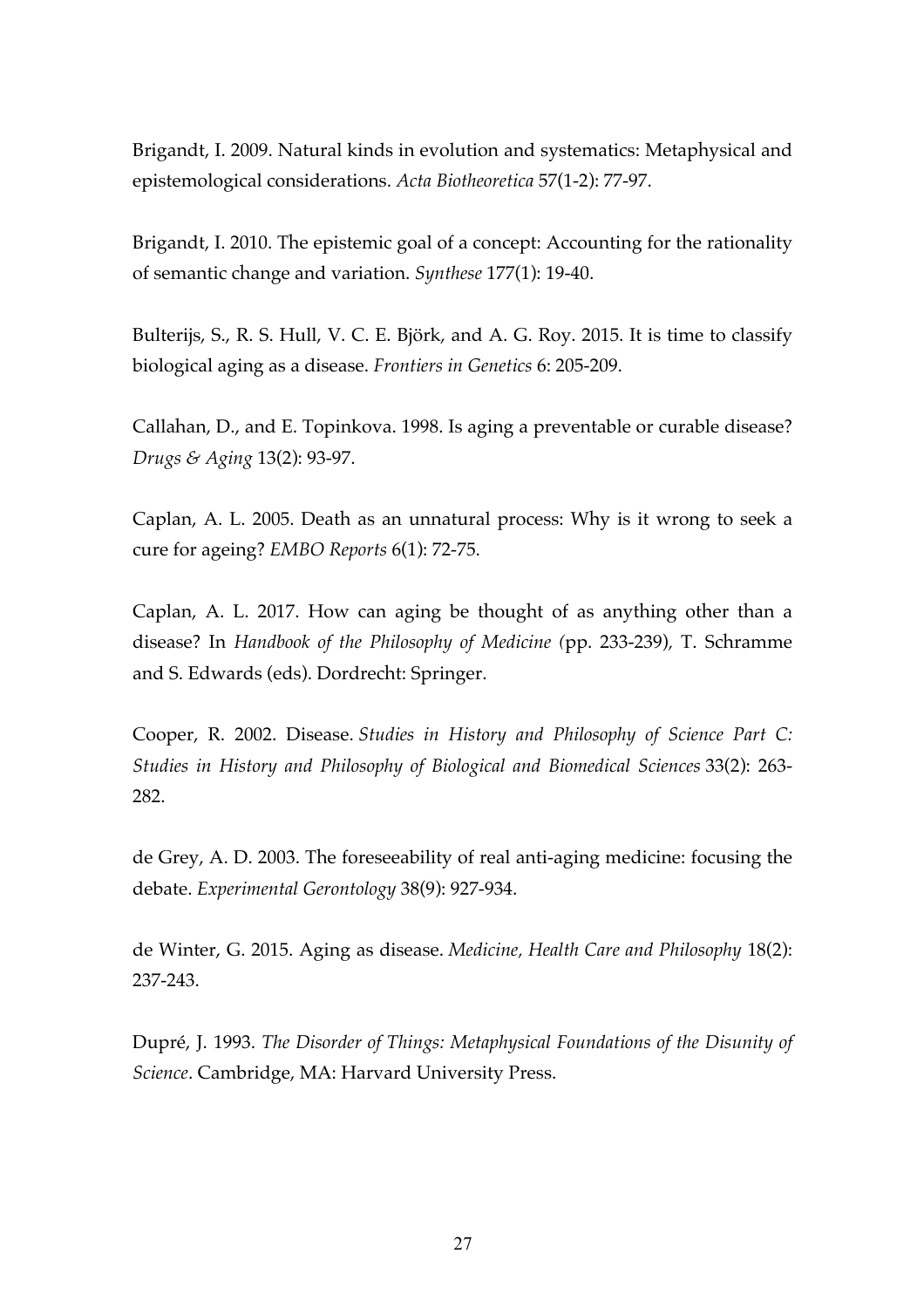Ereshefsky, M. 2009. Defining 'health' and 'disease'. *Studies in History and Philosophy of Science Part C: Studies in History and Philosophy of Biological and Biomedical Sciences* 40(3): 221-227.

Fukuyama, F. 2002. *The Posthuman Future: Consequences of the Bio-Technological Revolution*. New York: Farrar, Straus & Giroux.

Gems, D. 2014. What is an anti-aging treatment? *Experimental Gerontology* 58: 14- 18.

Glannon, W. 2002. Extending the human life span. *The Journal of Medicine and Philosophy* 27(3): 339-354.

Godfrey-Smith, P. 2015. Pragmatism: Philosophical Aspects. In *International Encyclopedia of the Social and Behavioral Sciences* (pp. 803-807), J. Wright (ed). Oxford: Elsevier.

Goldsmith, T. C. 2006. *The Evolution of Aging: How New Theories Will Change the Future of Medicine*. Crownsville: Azinet.

González de Prado Salas, J. 2018. Whose purposes? Biological teleology and intentionality. *Synthese* 195(10): 4507-4524.

Goosens, W. K. 1980. Values, health and medicine. *Philosophy of Science* 47(1): 100–115.

Hayflick, L. 2000. The future of ageing. *Nature* 408(6809): 267-269.

Hayflick, L. 2007. Biological aging is no longer an unsolved problem. *Annals of the New York Academy of Sciences* 1100: 1-13.

Hesslow, G. 1993. Do we need a concept of disease? *Theoretical Medicine* 14: 1-14.

Hofmann, B. 2001. The technological invention of disease. *Medical Humanities* 27: 10-19.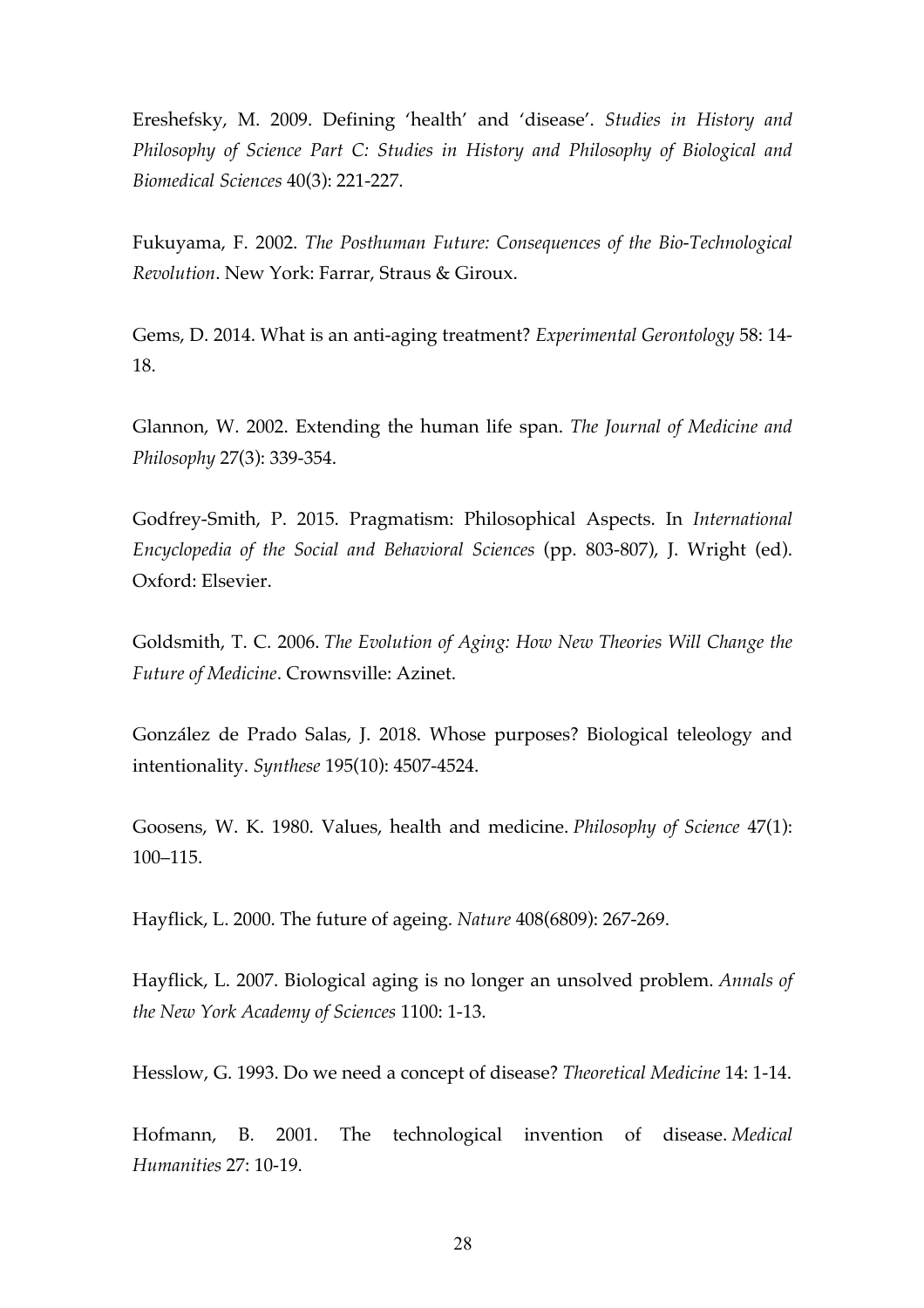Juengst, E. T., R. H. Binstock, M. Mehlman, S. G. Post, and P. Whitehouse. 2003. Biogerontology, "anti-aging medicine," and the challenges of human enhancement. *Hastings Center Report* 33(4): 21-30.

Kass, L. R. 2001. L'Chaim and its limits: Why not immortality? *First Things* 17- 24.

Kirkwood, T. B., and R. Holliday. 1979. The evolution of ageing and longevity. *Proceedings of the Royal Society of London. Series B. Biological Sciences* 205(1161): 531-546.

Kitcher, P. 1978. Theories, theorists, and theoretical change. *The Philosophical Review* 87(4): 519-547.

Kurzweil, R. 2005. *The Singularity Is Near: When Humans Transcend Biology.* New York: Penguin.

Legg, C., and C. Hookway. (2019). "Pragmatism", The Stanford Encyclopedia of Philosophy, Edward N. Zalta (ed.), URL = <https://plato.stanford.edu/archives/spr2019/entries/pragmatism/>.

Lennox, J. G. 1995. Health as an objective value. *The Journal of Medicine and Philosophy* 20(5): 499-511.

López-Otín, C., M. A. Blasco, L. Partridge, M. Serrano, and G. Kroemer. 2013. The hallmarks of aging. *Cell* 153(6): 1194-1217.

Medawar, P. B. 1952. *An Unsolved Problem of Biology*. London: Lewis.

Millikan, R.G. 1989. In defense of proper functions. *Philosophy of Science* 56(2): 288–302.

Mitchell, S. 2003. *Biological Complexity and Integrative Pluralism*. Cambridge: Cambridge University Press.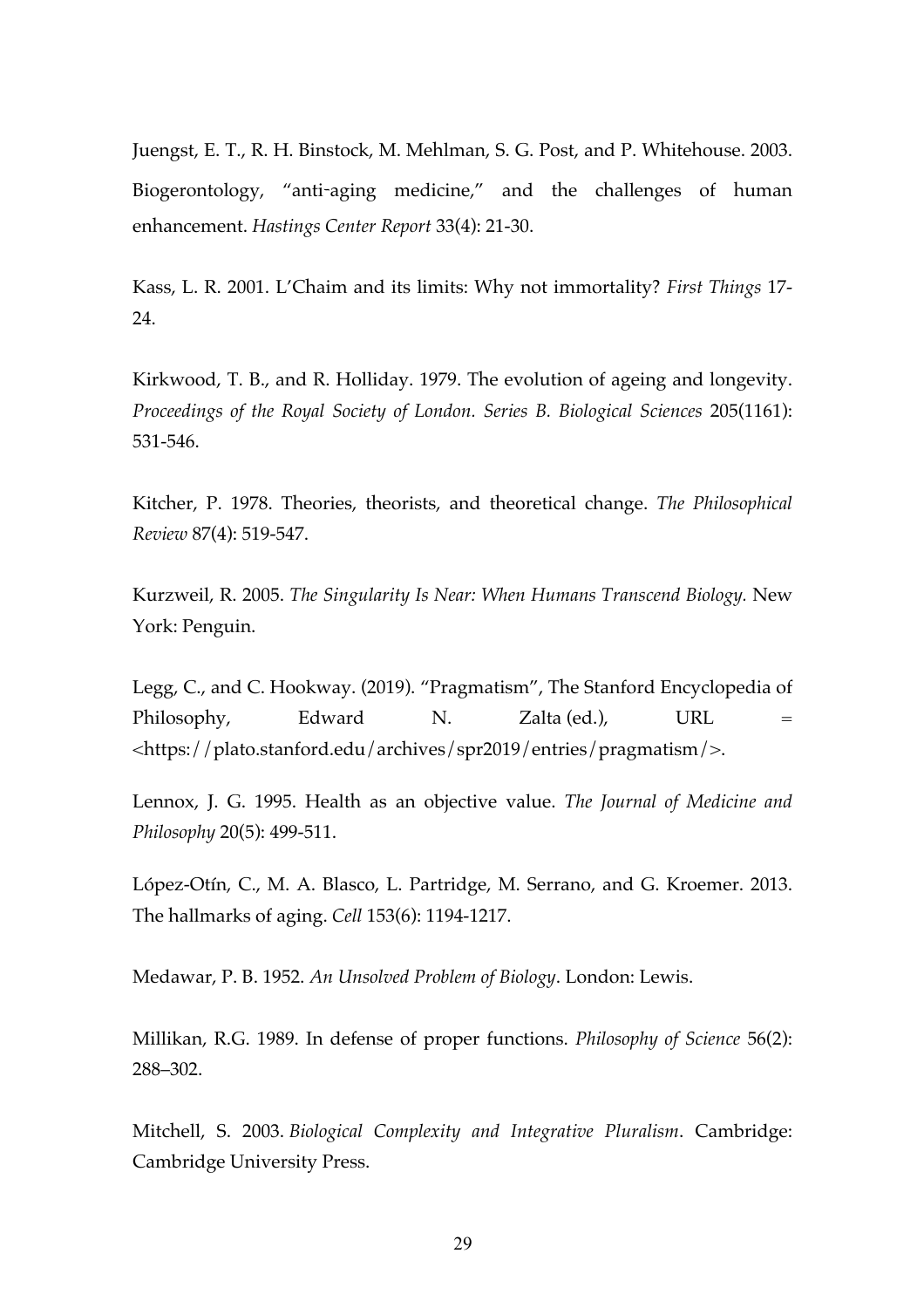Murphy, T. F. 1986. A cure for aging? *The Journal of Medicine and Philosophy* 11(3): 237-255.

Neander, K. 1991. Function as selected effects: The conceptual analyst's defense. *Philosophy of Science* 58(2): 168-184.

Nordenfelt, L. 1987. *On the Nature of Health: An Action-Theoretic Approach*. Dordrecht: Reidel.

Novoselov, V. M. 2018. Is aging a disease? *Advances in Gerontology* 8(2): 119-122.

Olshansky, S. J., L. Hayflick, and B. A. Carnes. 2002. No truth to the fountain of youth. *Scientific American* 286(6): 92-95.

Reznek, L. 1987. *The Nature of Disease*. London: Routledge and Kegan Paul.

Saborido, C. 2014. New directions in the Philosophy of Biology: A New Taxonomy of Functions. In *New Directions in the Philosophy of Science* (pp. 235- 251), C. Galavotti, S. Hartmann, M. Weber, W. J. González, D. Dieks and T. Uebel (eds). Cham: Springer:.

Saborido C., and A. Moreno. 2015. Biological pathology from an organizational perspective. *Theoretical Medicine and Bioethics* 36 (1): 83-95.

Saborido C., A. Moreno, M. González-Moreno, and J. C. Hernández-Clemente. 2016. Organizational malfunctions and the notions of health and disease. In *Naturalism in the Philosophy of Health*, (101-120), E. Giroux (ed). Cham: Springer.

Schramme, T. 2013. 'I hope that I get old before I die': ageing and the concept of disease. *Theoretical Medicine and Bioethics* 34(3): 171-187.

Szasz, T. 1974. *The Myth of Mental Illness: Foundations of a Theory of Personal Conduct*. New York: Harper & Row.